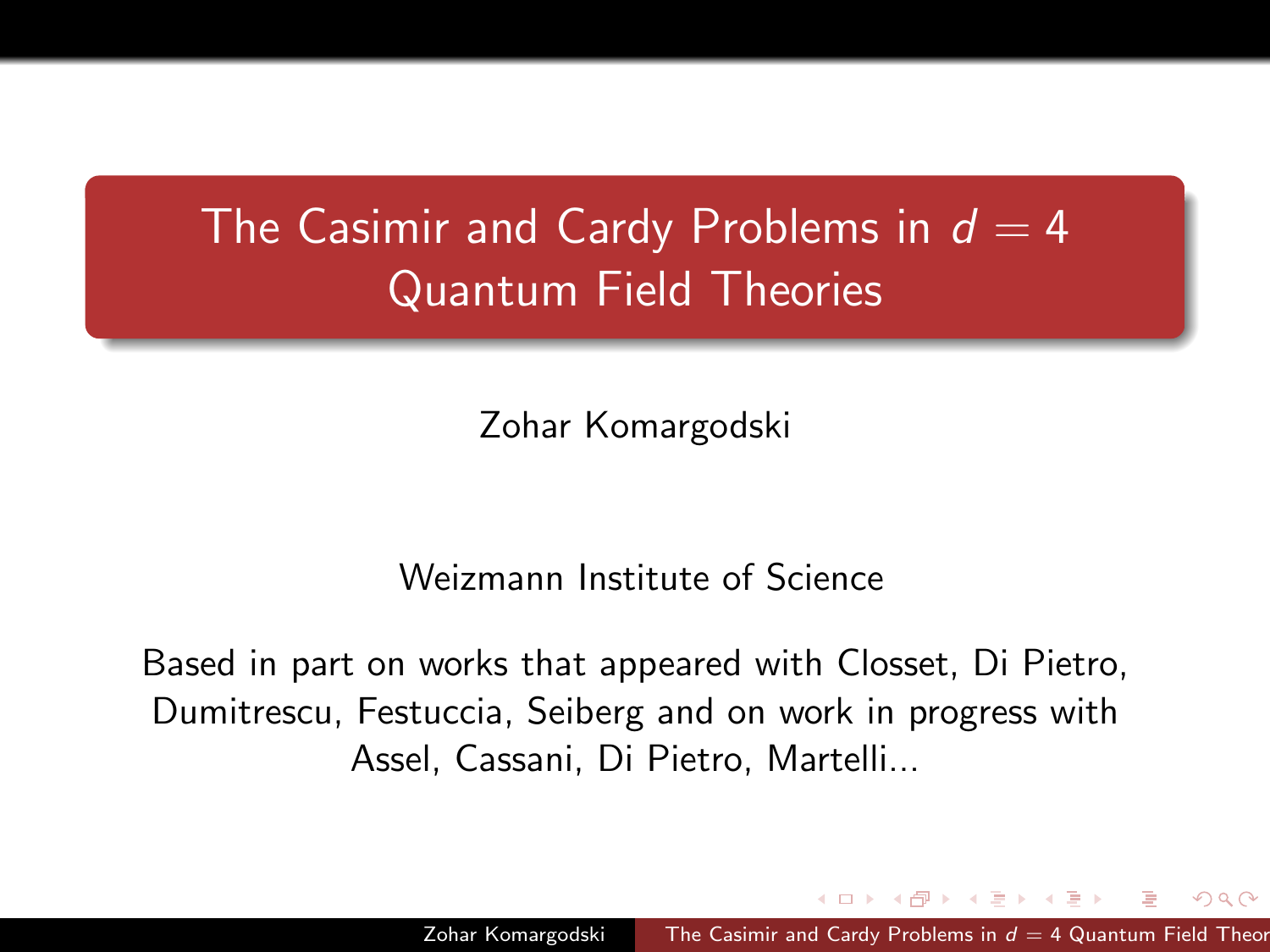First of all, it is of course a tremendous honor to receive the Philippe Meyer Prize, so I want to thank everybody who was involved.

In these slides there would be relatively little references to the literature – please ask me after or during the lecture if you are interested in more information.

 $QQ$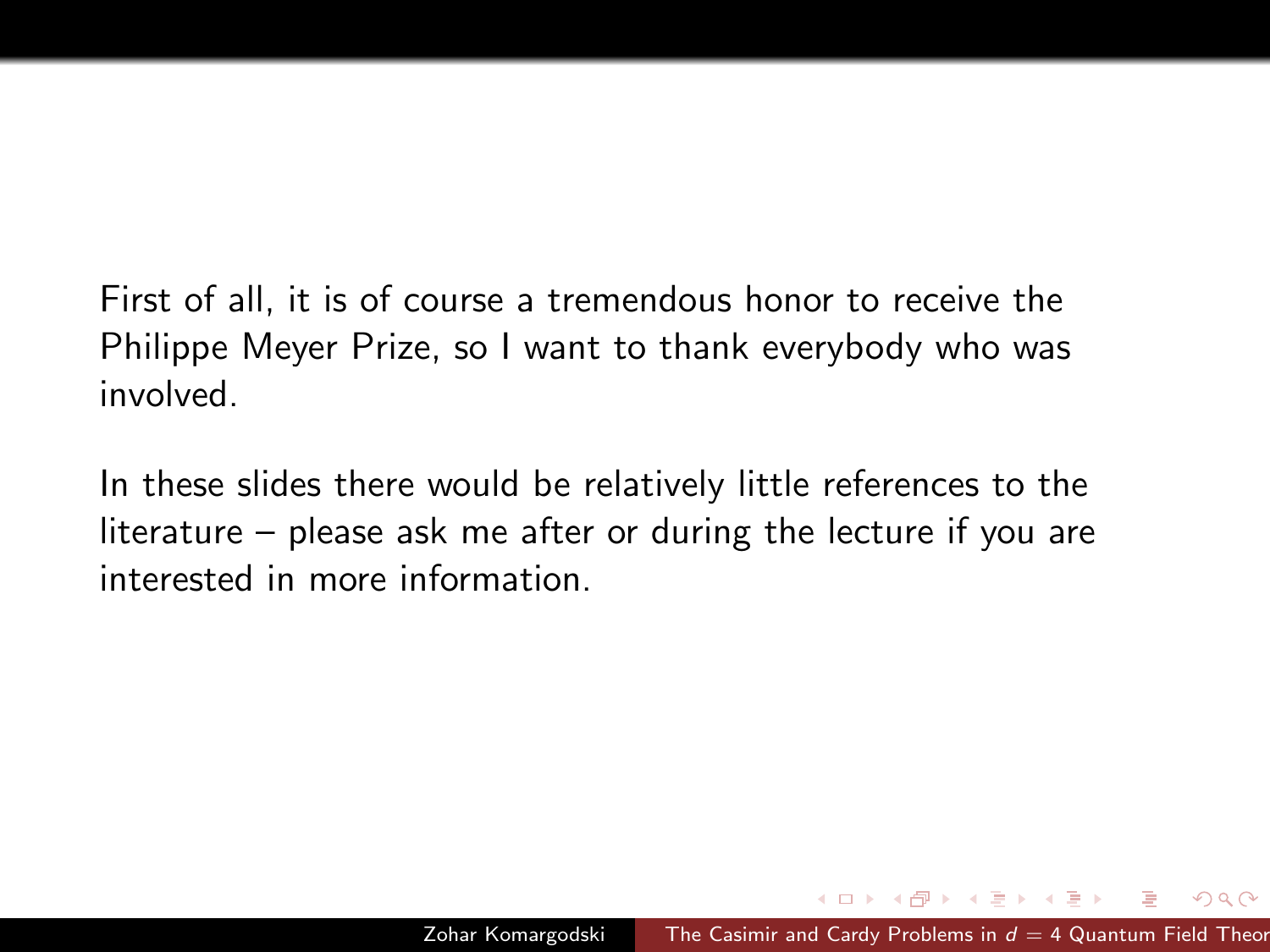Supersymmetric Quantum Field Theories continue to be interesting toy models for various phenomena in Quantum Field Theory.

The unifying theme behind recent developments is the study of Supersymmetric Quantum Field Theories in curved space.

**ARACTES** 

つくへ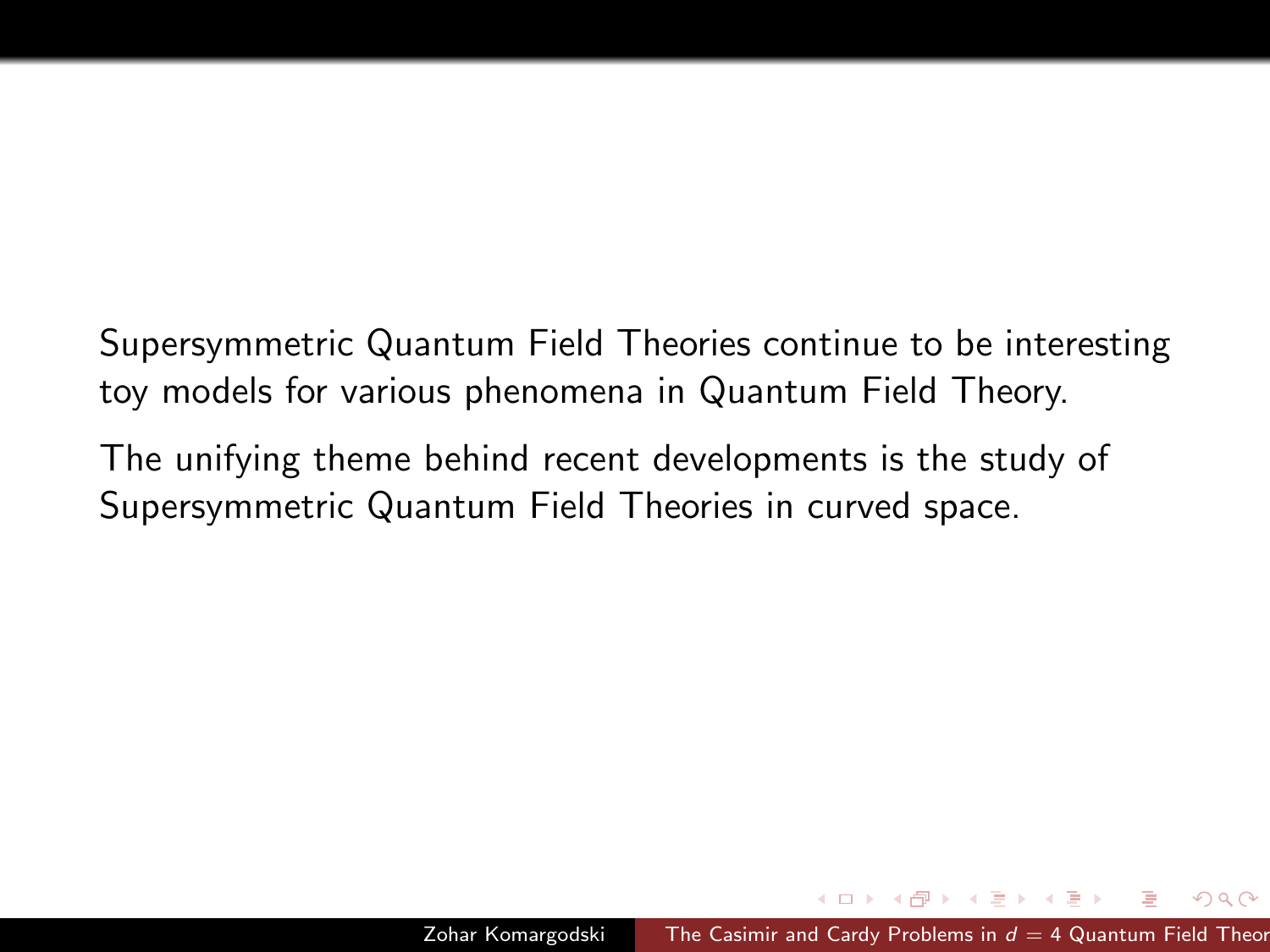I would like to motivate the subject by considering two problems, which have been solved long ago for  $d = 2$  theories.

 $2Q$ 

化重复 化重变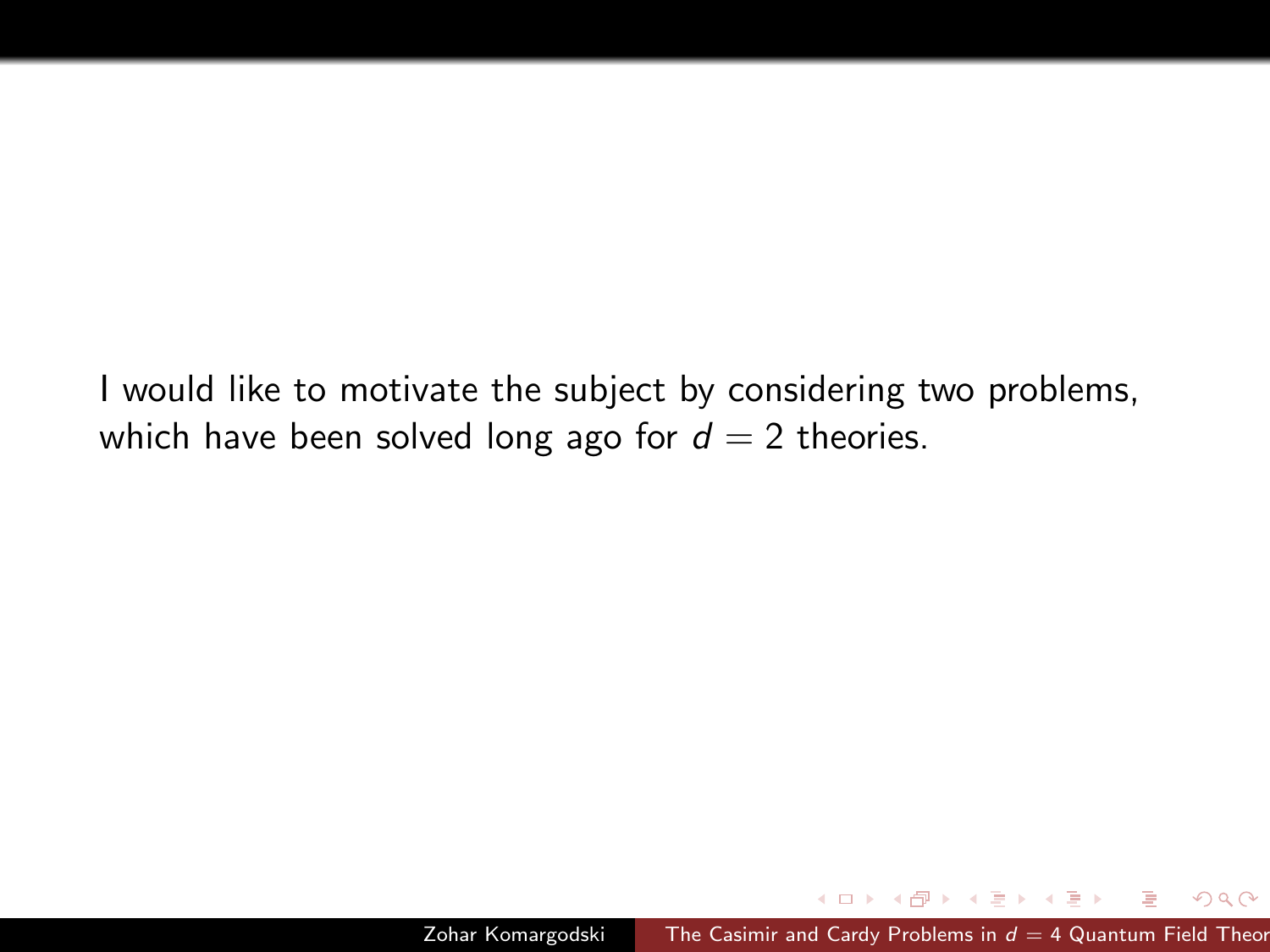Conformal Field Theories are of crucial importance in statistical physics, condensed matter physics, and high-energy physics.

Consider a  $CFT_2$ , with central charge c. Let us study the theory on the cylinder  $\mathbb{S}^1\times\mathbb{R}.$  The ground state (Casimir) energy is

$$
E_0=-\frac{c}{12l}.
$$

For a free boson it comes from  $\sum n = -1/12$ .

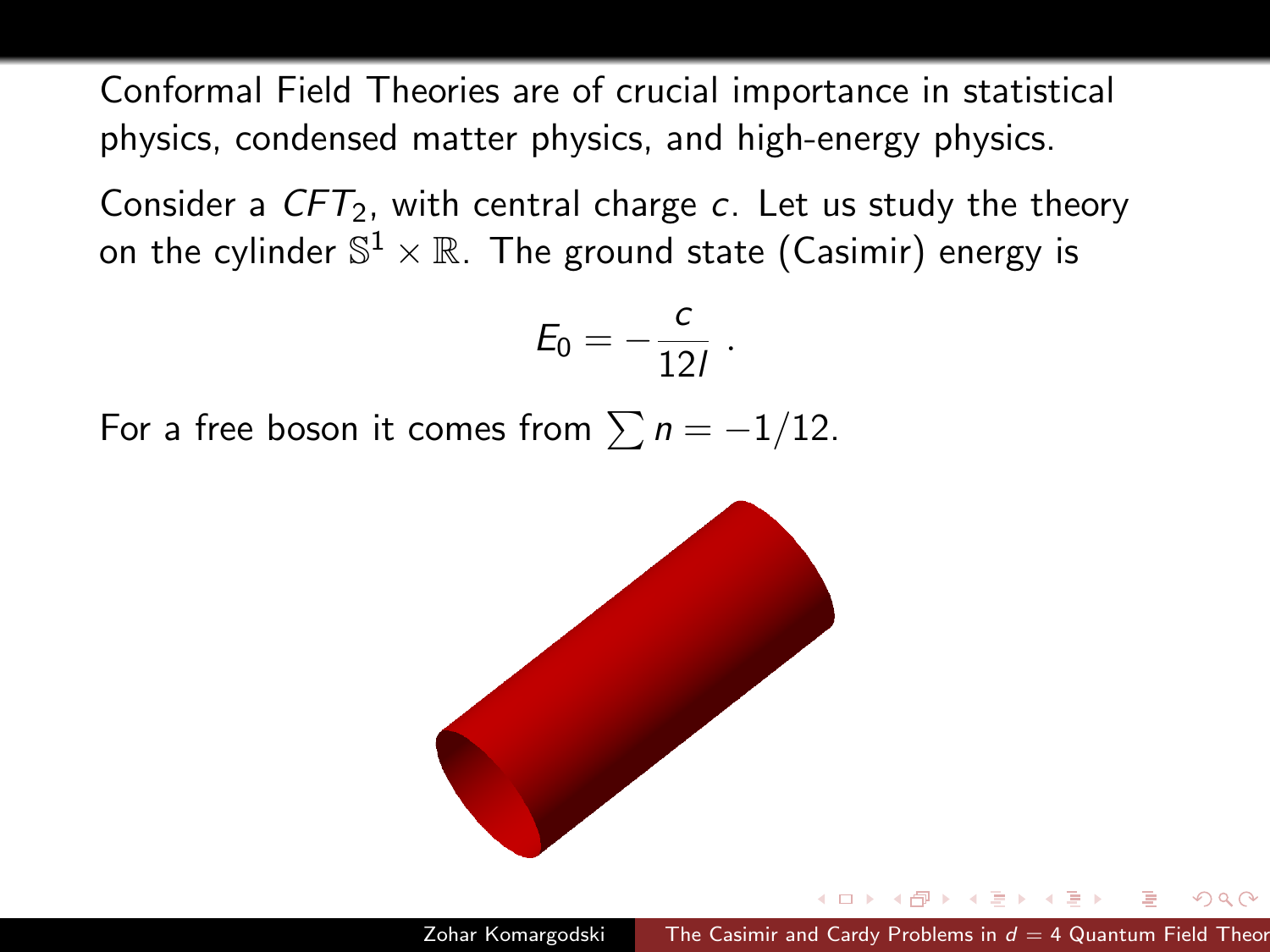The general proof relies on the observation that  $\mathbb{S}^1\times\mathbb{R}$  is conformally equivalent to  $\mathbb{R}^2$ . The energy-momentum tensor transform with a Schwarzian derivative.

医阿雷氏阿雷氏

 $QQ$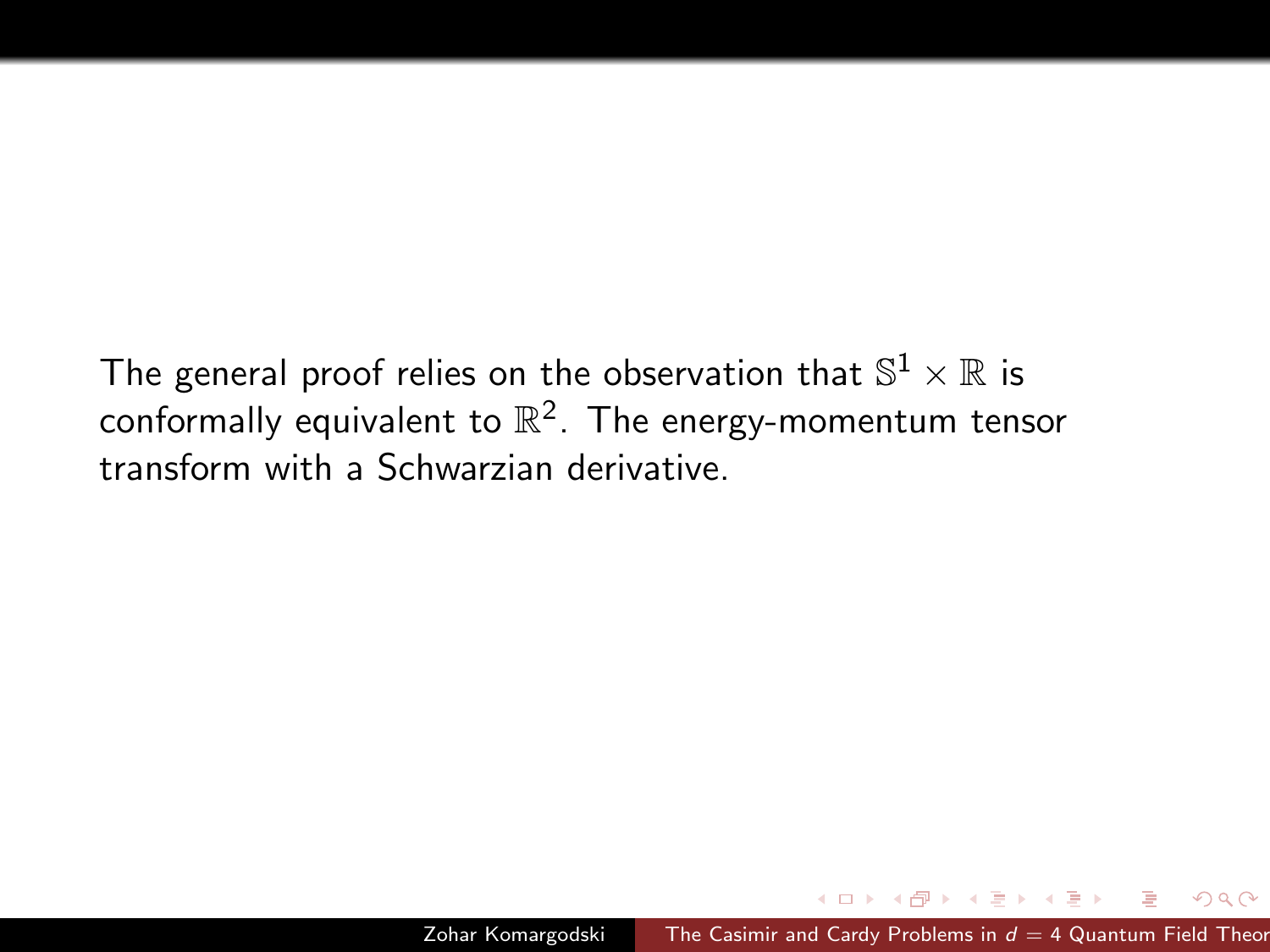We can study the theory  $\mathbb{S}^{1}\times\mathbb{S}^{1}_{\beta}$  and consider the partition function for large  $\beta$ 

$$
\lim_{\beta \to \infty} Z(\beta) = e^{-E_0 \beta} + \dots = e^{\frac{c}{12}\beta} + \dots
$$

By a modular transformation this can be related to the small  $\beta$ limit of the partition function. One finds the Cardy formula:

$$
\lim_{\beta \to 0} Z(\beta) = e^{\frac{(2\pi)^2 c}{12\beta}} + \dots
$$

つくへ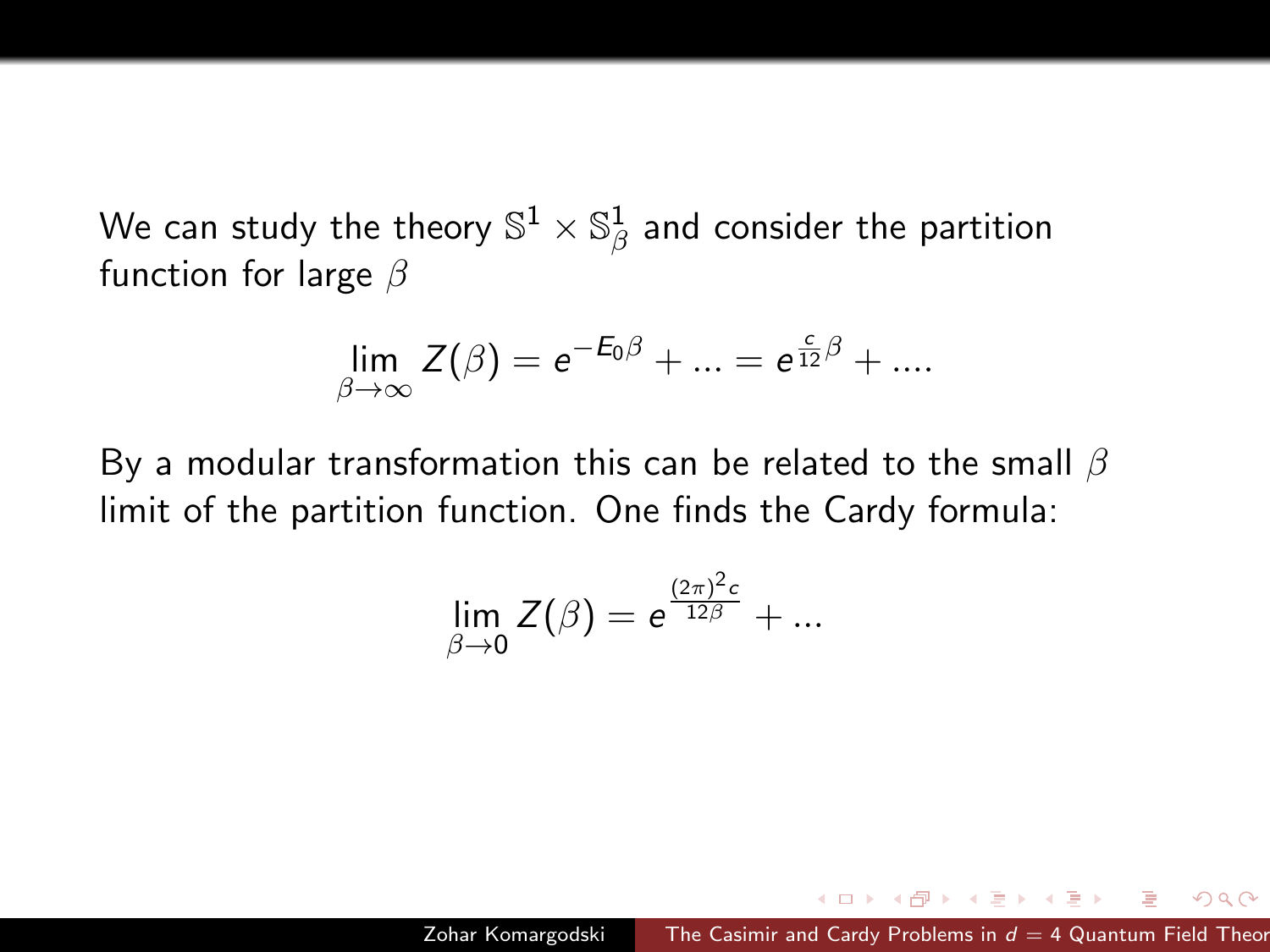We can now consider a  $d=$  4 CFT and put it on  $\mathbb{S}^3\times\mathbb{R}$ , which is conformally flat. We can then compactify the Euclidean time direction to be  $\mathbb{S}^1_\beta.$  We can ask the same two questions:

- What is the large  $\beta$  limit? (Casimir)
- What is the small  $\beta$  limit? (Cardy)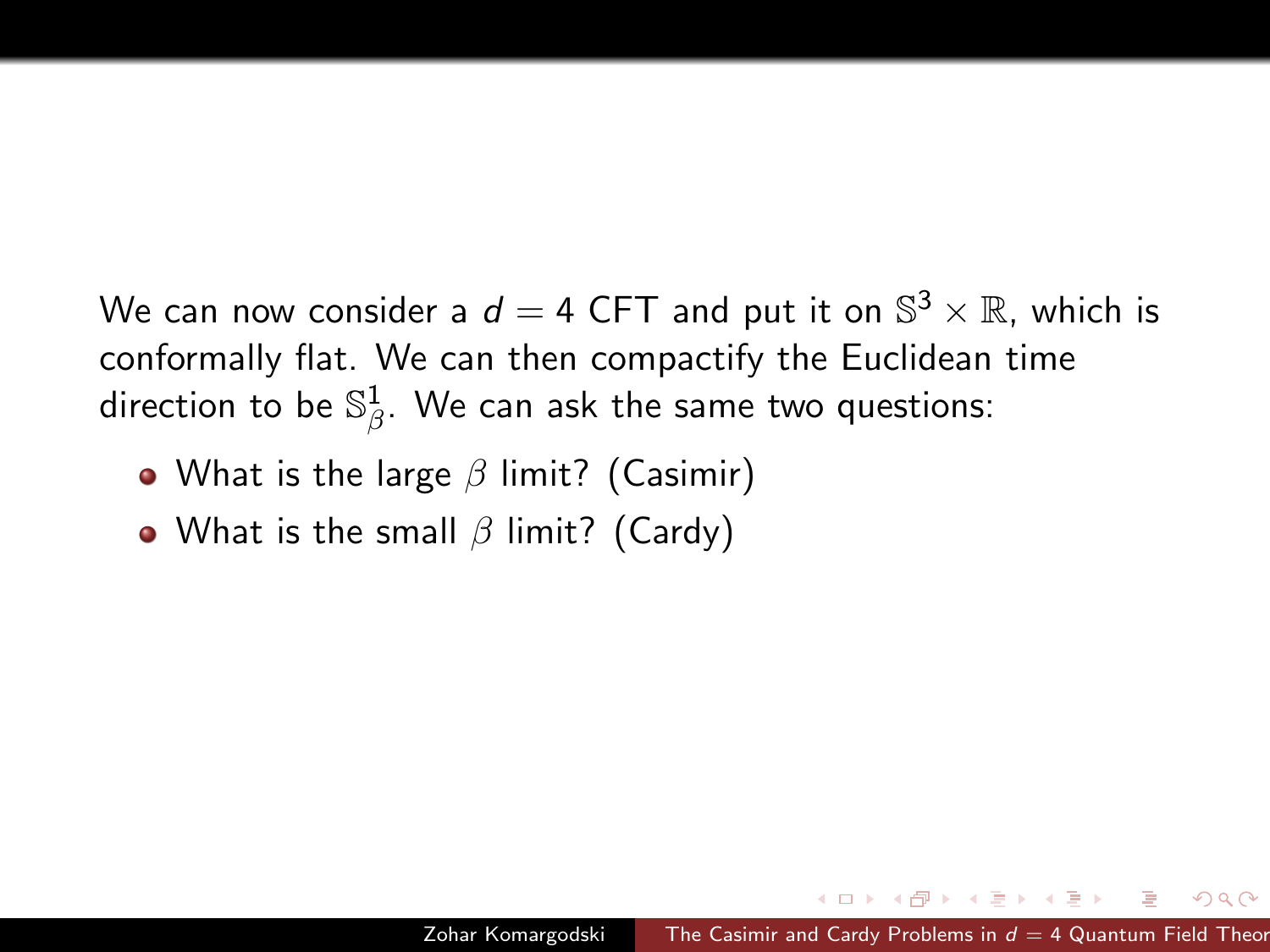The conformal anomalies of  $d = 4$  CFT are known to be just a, c

$$
T^{\mu}_{\mu} \sim aE_4 + cW^2
$$

and these fix the analog of the Schwarzian derivative in  $d = 4$ . Following this idea one finds

$$
E_0=\frac{3}{4}a.
$$

However, people have done explicit computations of the ground state energy  $E_0$  and got different answers using different regularizations [Birrell, Davies ; Brown, Cassidy.....]

知っ マミュマニュー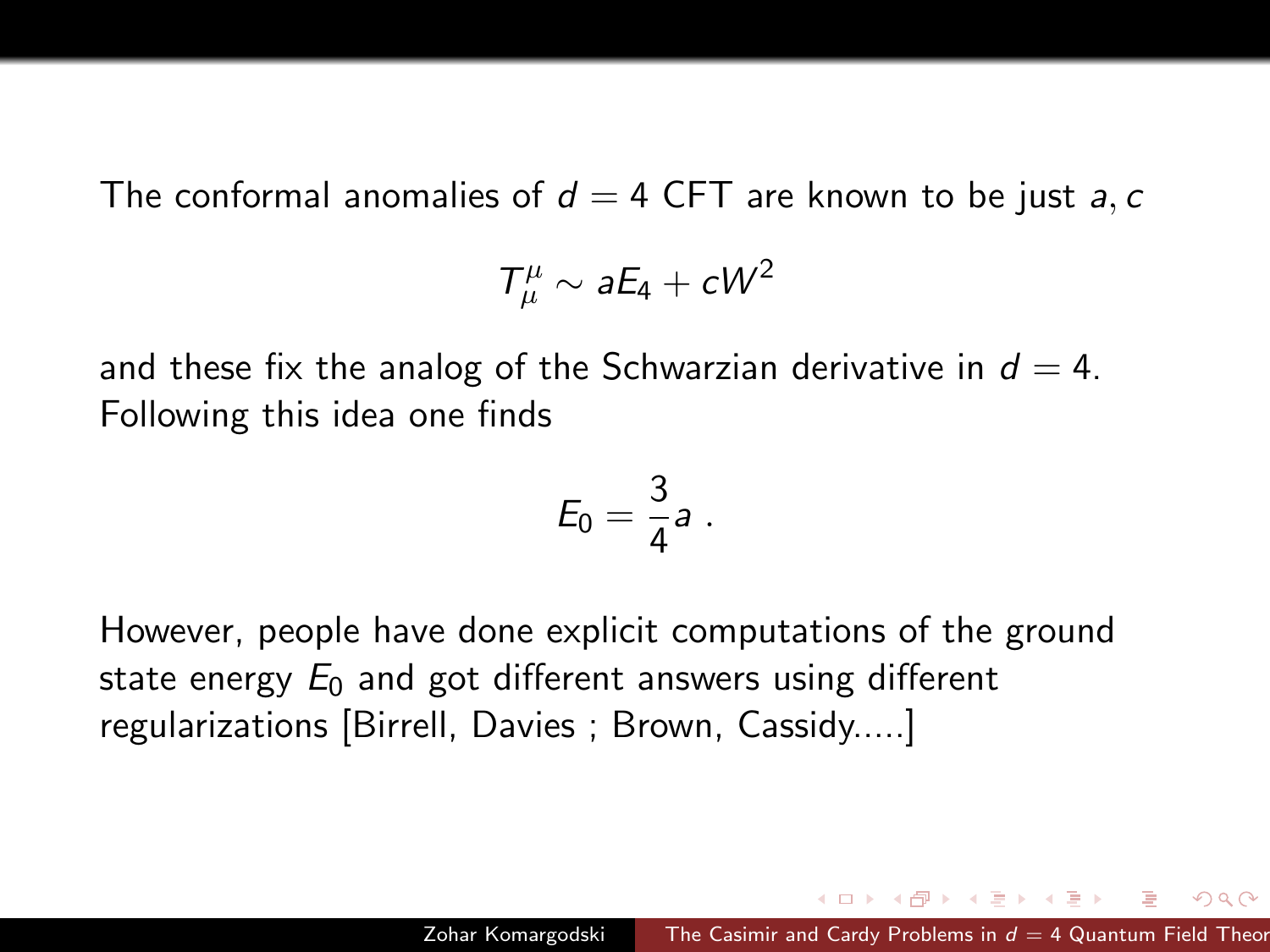One should realize that  $E_0$  is actually **unphysical** in  $d = 4$ . It depends on the regularization scheme. The point is that we can add

$$
\delta S \sim b \int d^4x \sqrt{g} R^2 \ . \qquad \mathcal{T}^\mu_\mu = ... + b \Box R
$$

This can be viewed as a modification of the Schwarzian derivative. No such modification exists in  $d = 2$ .

This clearly modifies the ground state energy by  $\delta E_0 \sim b/r$ . The parameter  $b$  can be tuned to any desirable value.

伊 ▶ イヨ ▶ イヨ ▶ │ ヨ

 $200$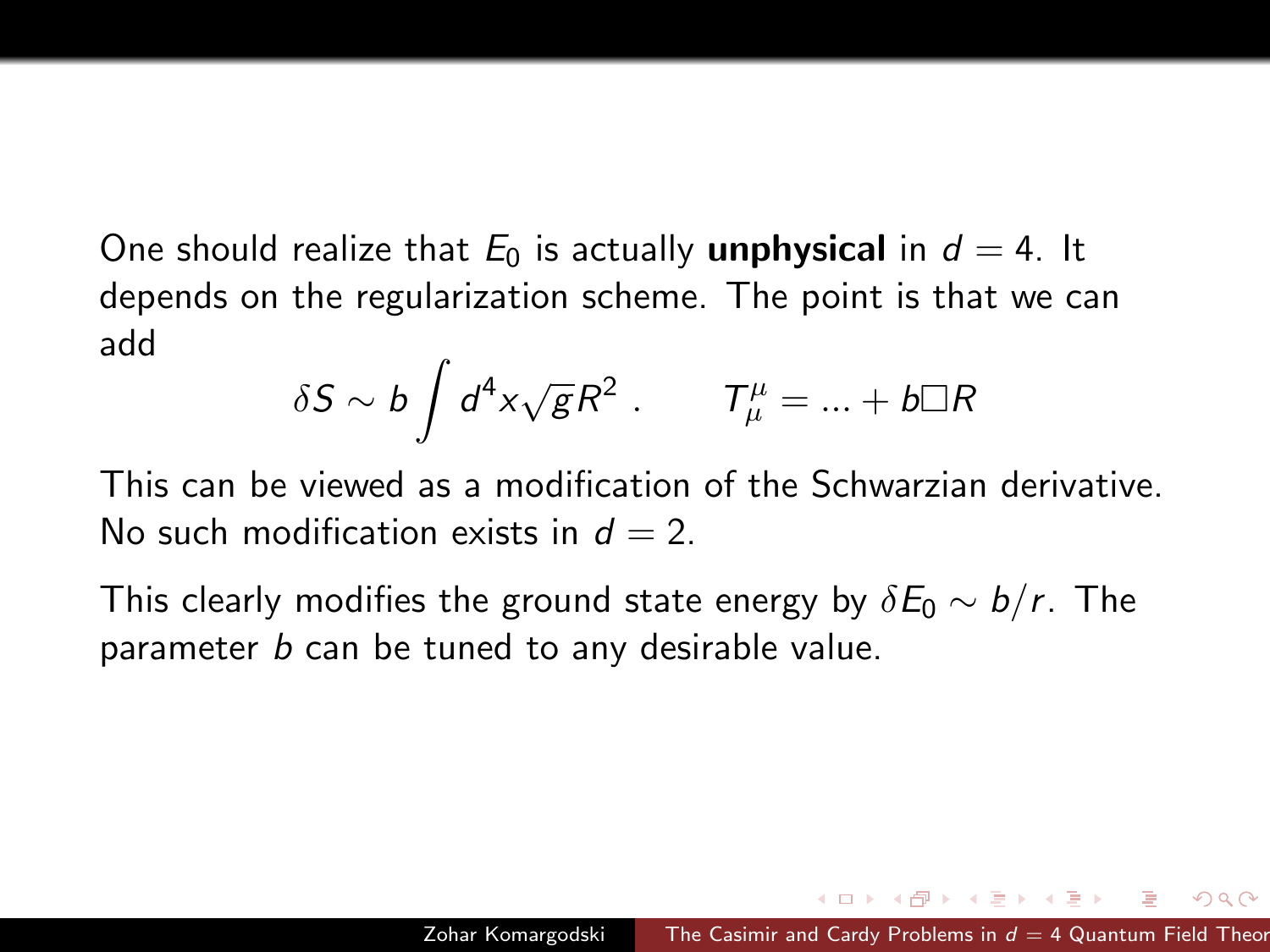One of the points below would be a proof that, for supersymmetric CFTs, the parameter  $b$  disappears! Therefore, the Casimir energy becomes physical again. And the ground state energy is not  $\frac{3}{4}$ a.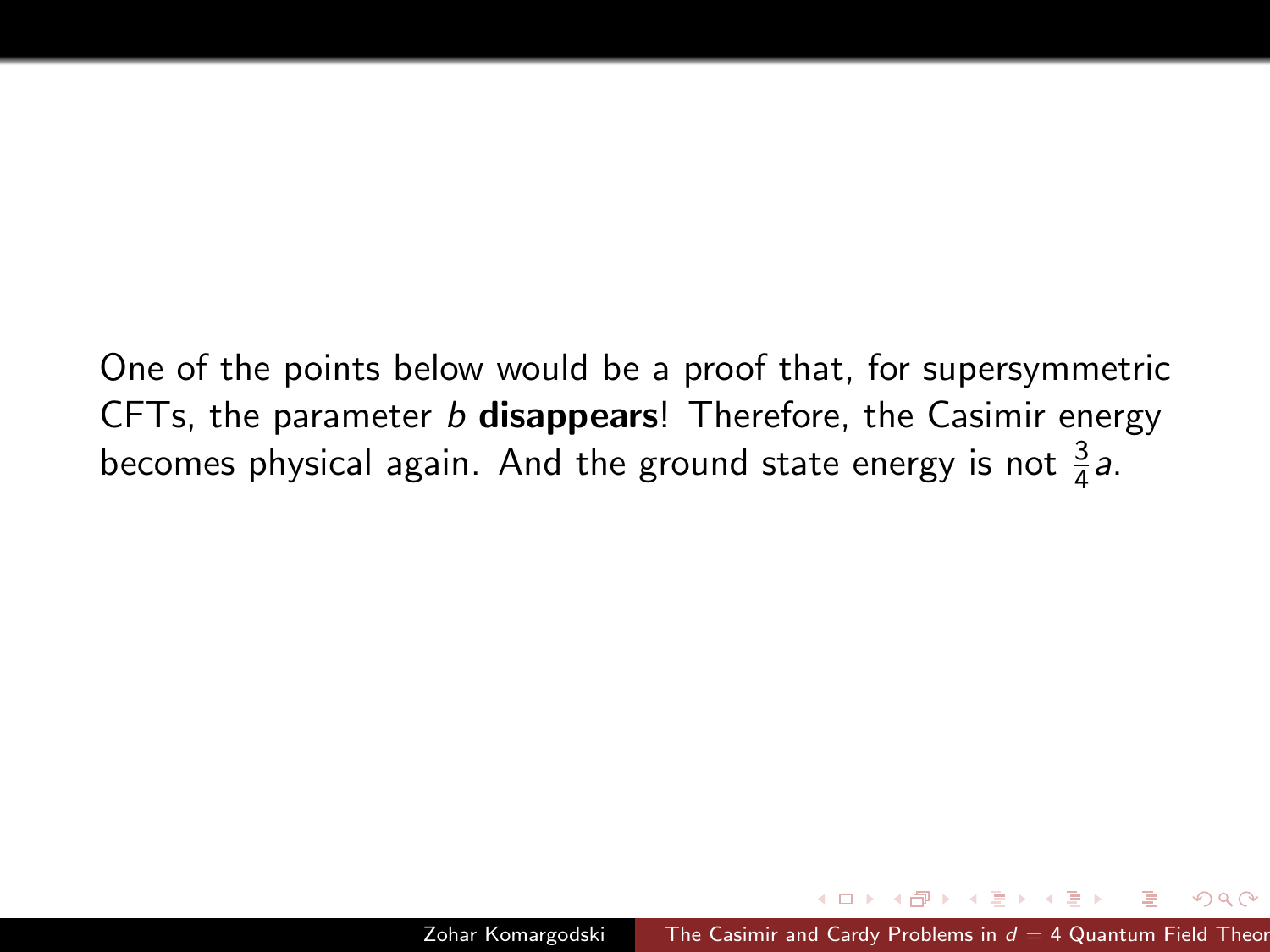Consider the small  $\beta$  limit of a  $d=$  4 CFT on  $\mathbb{S}^3\times\mathbb{S}^1_{\beta}$ . We can understand this by a local action for the background fields in  $d = 3$ :

$$
\lim_{\beta \to 0} Z_{\mathbb{S}^3 \times \mathbb{S}^1_{\beta}} = e^{\frac{a'}{\beta^3} \beta + \frac{b'}{\beta} I + ...}
$$
  

$$
S_{d=3} = \int d^3x \sqrt{g} \left( a' T^3 + b' T R + ... \right) ,
$$

where  $R$  is the Ricci scalar. This is the usual high-temperature expansion.

In examples we find that  $a'$ ,  $b'$  are not given by any combination of anomalies. For example,  $a', b'$  depend on the coupling constants.

Below we will see that in supersymmetric theories  $a' = 0$  and

$$
b'\sim (a-c)
$$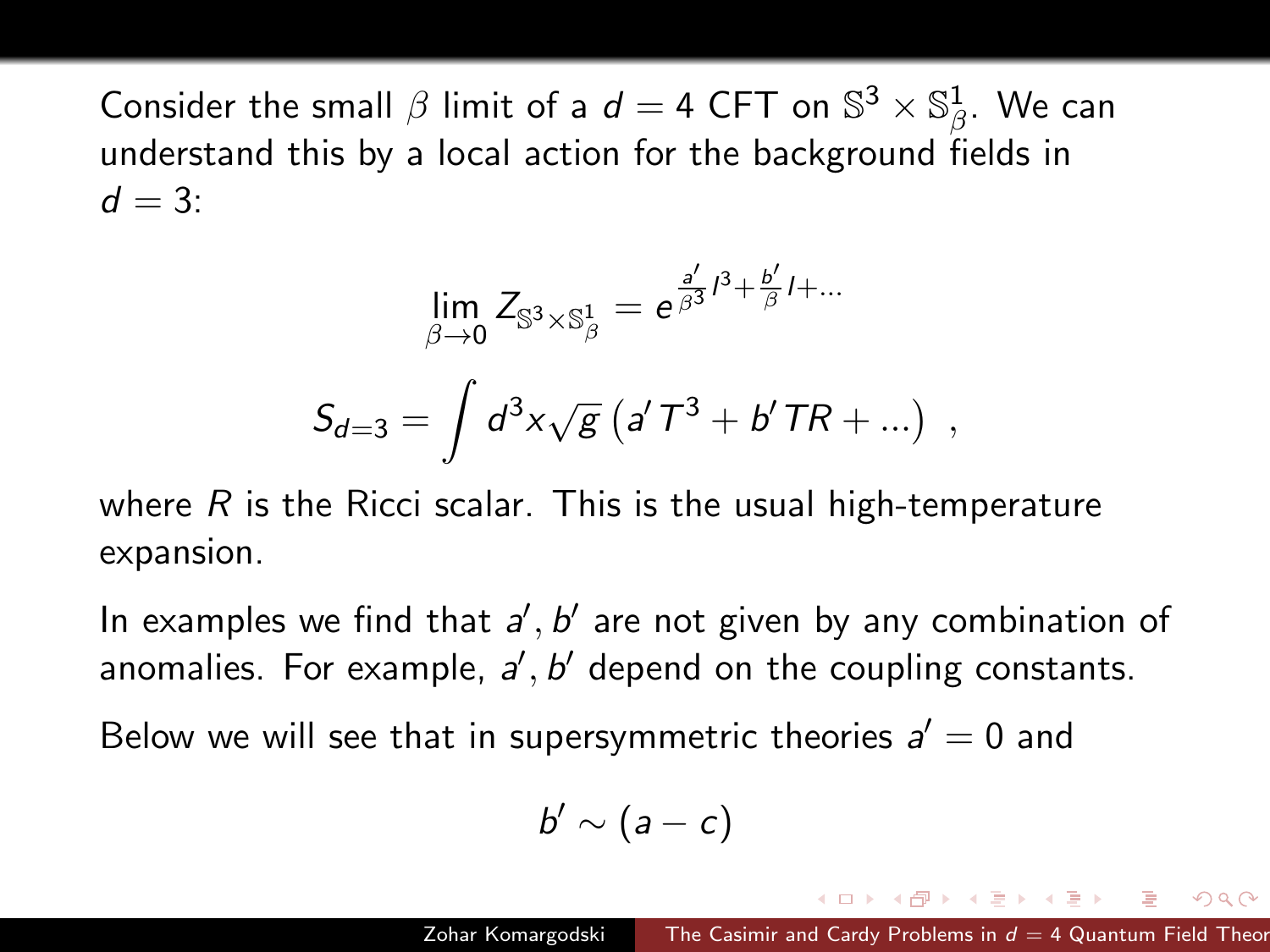More precisely, we will see that in supersymmetric theories

$$
\lim_{\beta \to 0} Z(\beta) = \lim_{\beta \to 0} \text{Tr}_{\mathcal{H}}((-1)^F e^{-\beta H}) = e^{\frac{(4\pi)^2}{3\beta}(c-a)}
$$

This is very much reminiscent of the Cardy formula. Does this suggest some kind of generalized modular invariance in  $d = 4$ ? maybe...

 $2Q$ 

医单侧 医单侧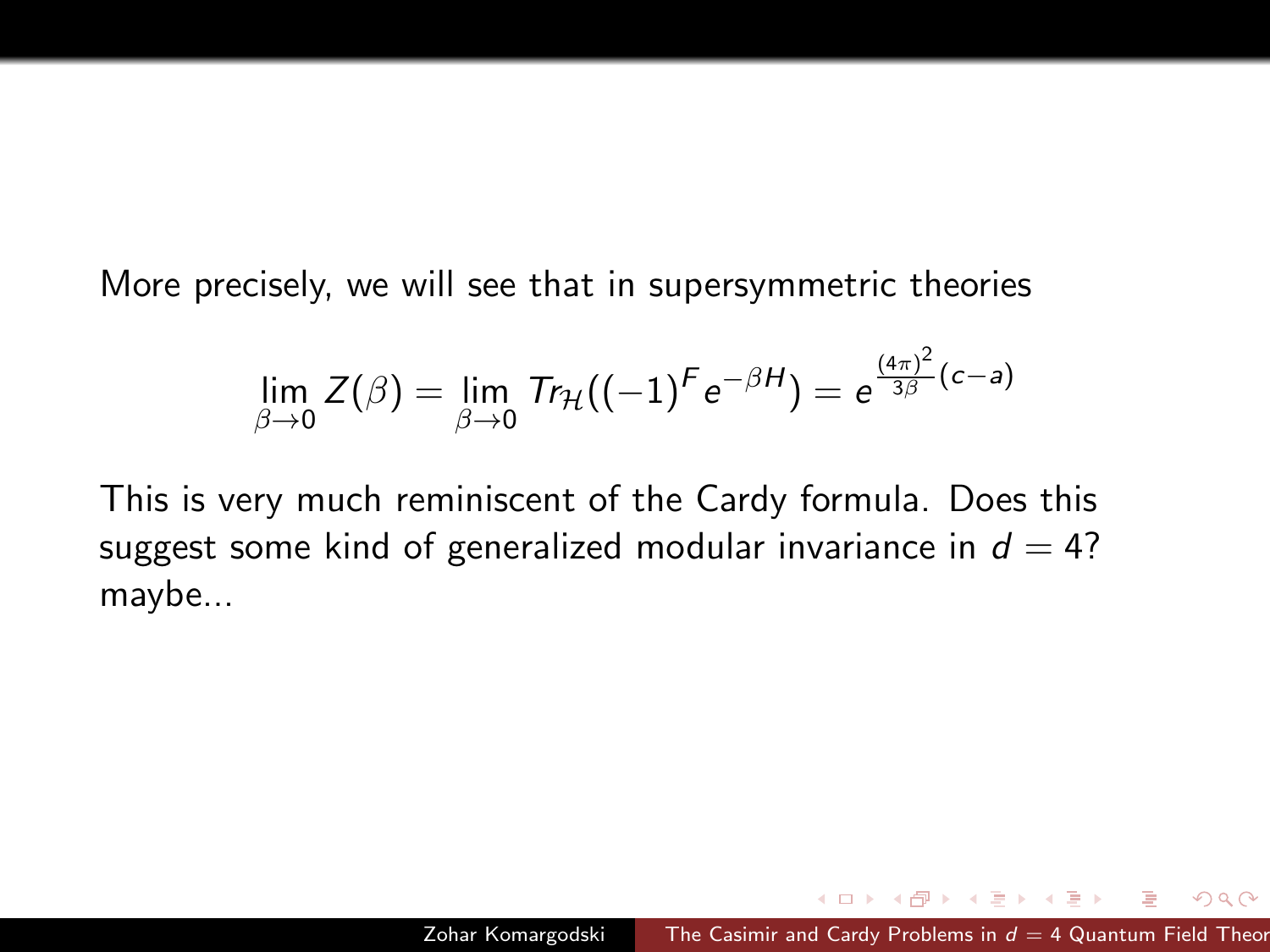Summary: The Casimir and Cardy problem appear to be extremely natural in supersymmetric theories in  $d = 4$ . To study them we need to understand supersymmetry in curved space. This is a fascinating story by itself, which has lot of other applications.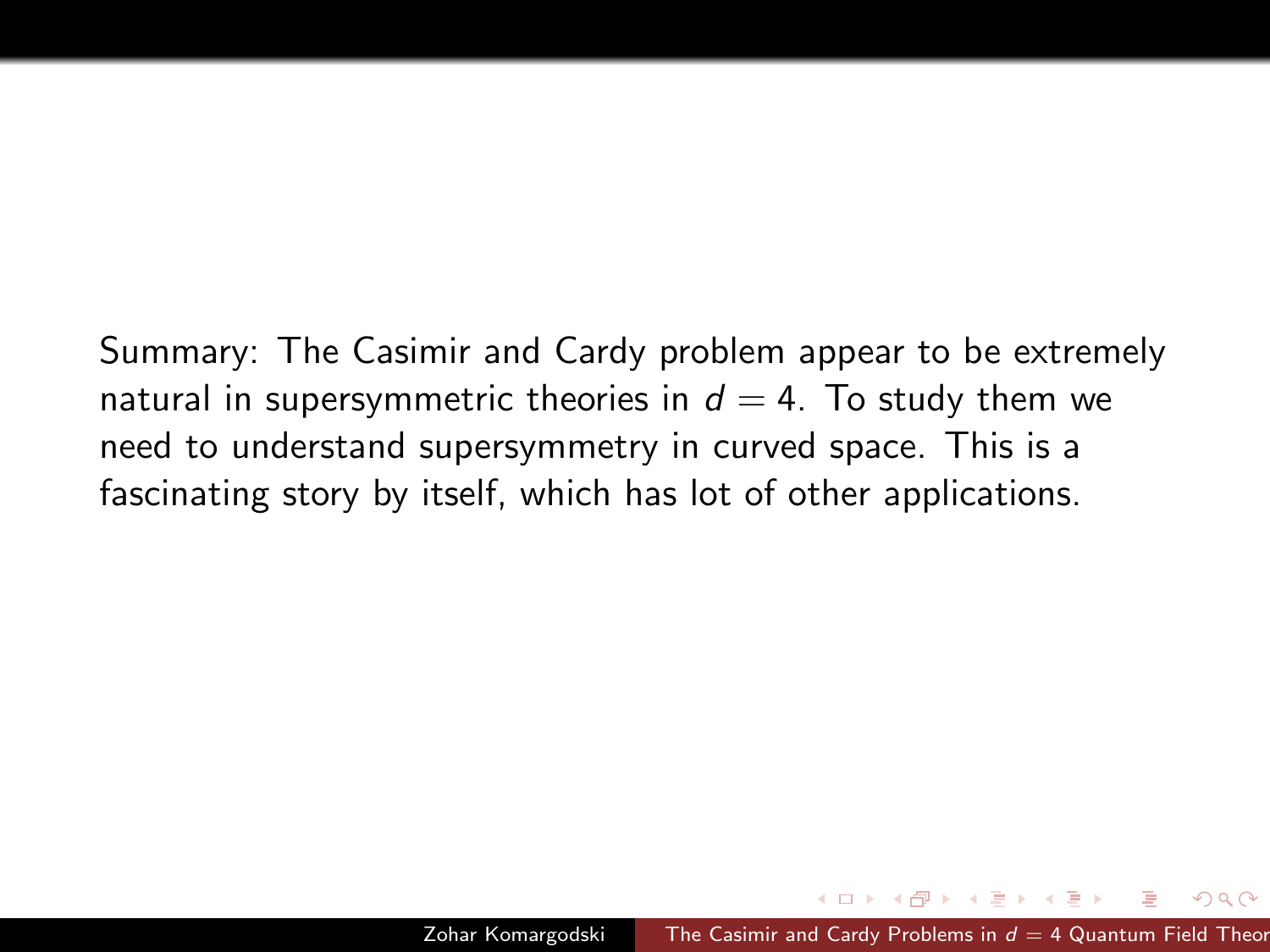Supersymmetric Field Theories have a conserved charge  $Q_{\alpha}$  such that it squares to a translation

$$
\{Q_\alpha,\bar{Q}_{\dot{\alpha}}\} = 2\sigma^{\mu}_{\alpha\dot{\alpha}}P_{\mu} .
$$

Supersymmetry transformations are generated by

$$
\delta \equiv \zeta^{\alpha} Q_{\alpha} + \bar{\zeta}_{\dot{\alpha}} \bar{Q}^{\dot{\alpha}}
$$

where  $\zeta_{\alpha}$  is a **constant** spinor

$$
\partial_\mu \zeta_\alpha = 0 \; .
$$

つくへ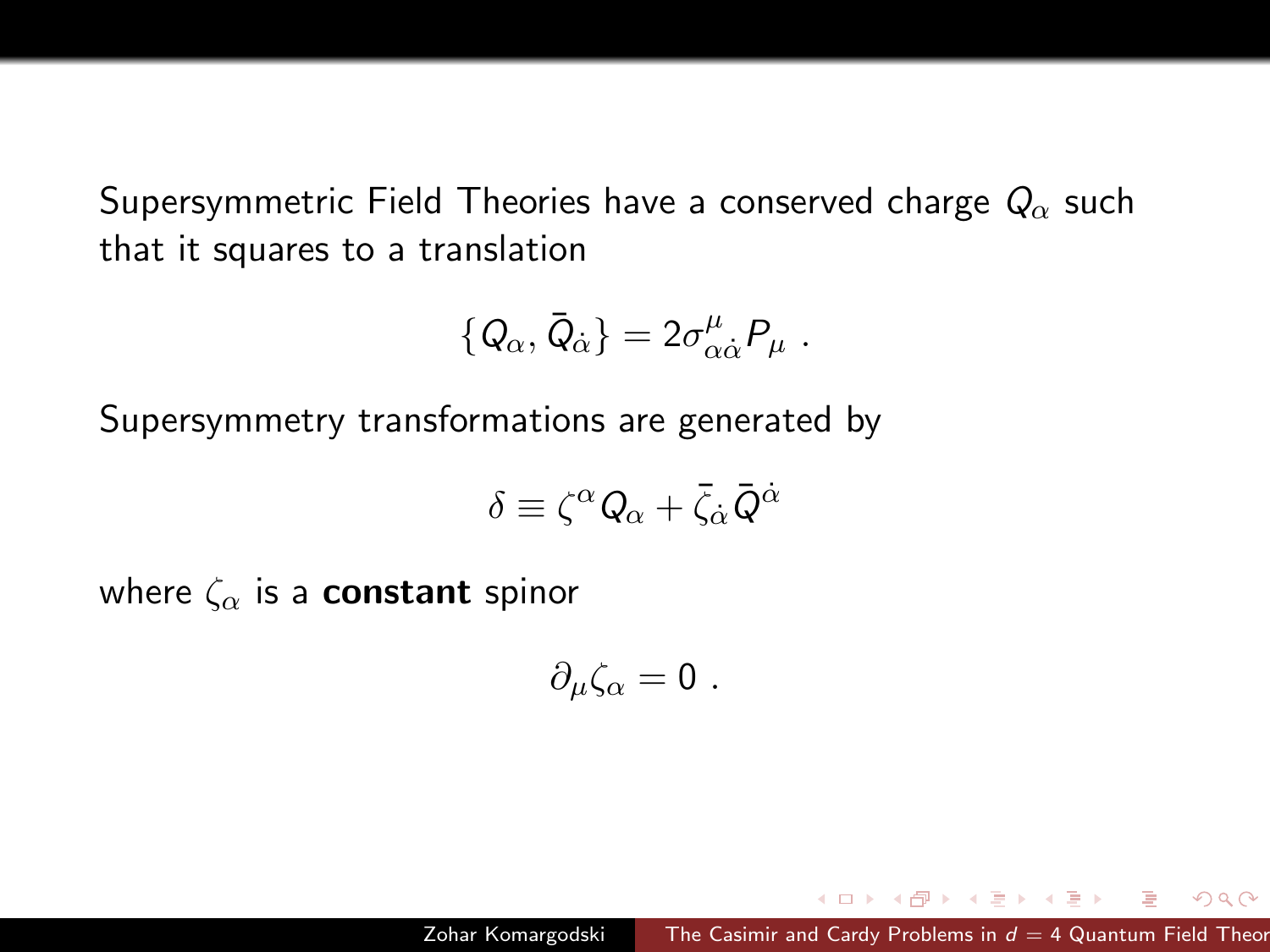If we take a supersymmetric theory and just naively replace

$$
\partial_\mu \rightarrow \nabla_\mu
$$

we will have no leftover supersymmetry in curved space.

This is unless there are global solutions to

$$
\nabla_{\mu}\zeta_{\alpha}=0.
$$

To preserve some supersymmetry in curved space, we need to turn on additional background fields and possibly add non-minimal couplings to gravity.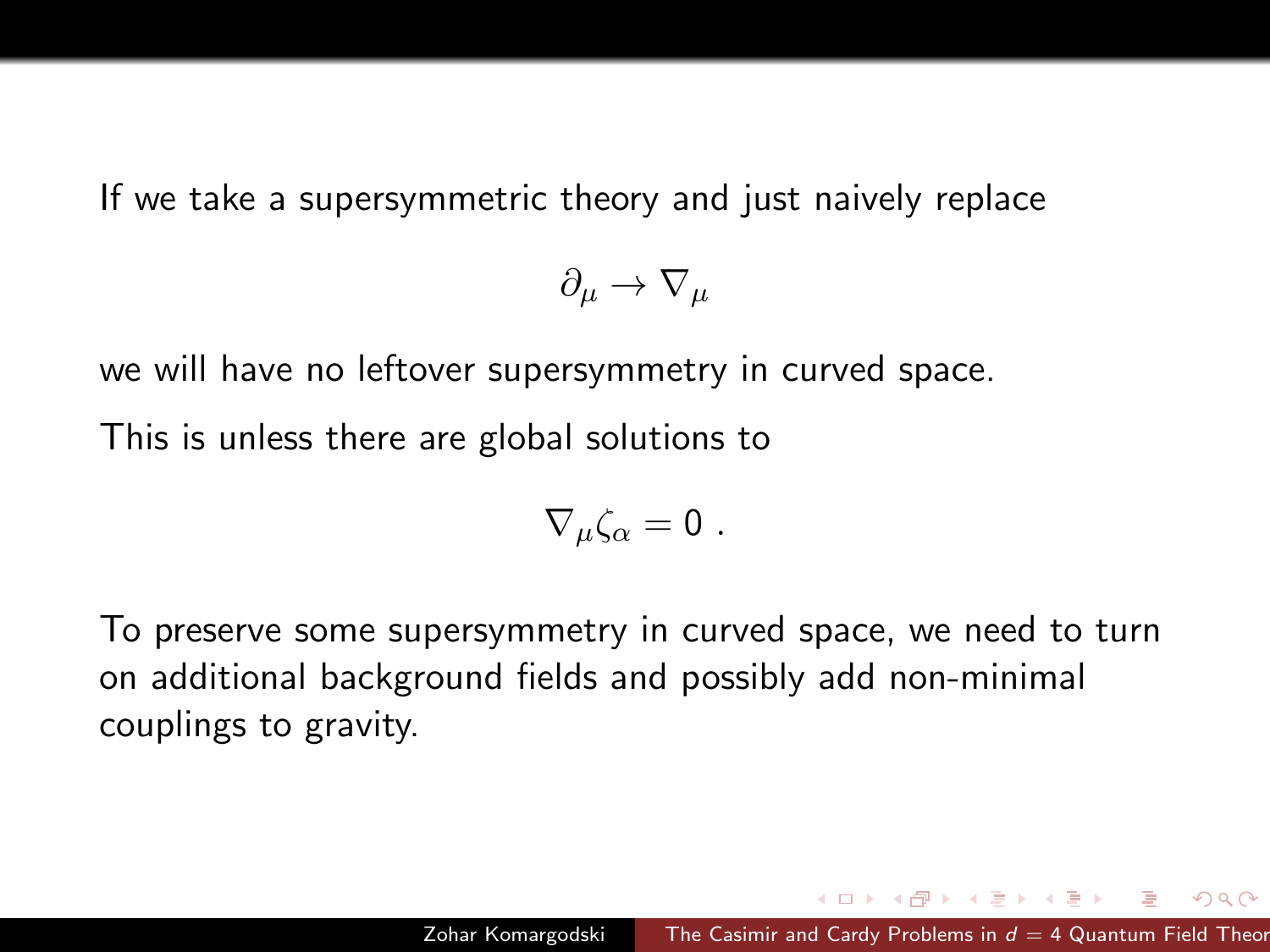Here is how to do it systematically:

We start from  $\mathcal{N}=1$  in  $\mathbb{R}^4.$  The energy-momentum tensor resides in a multiplet with bosonic components

$$
\left(j^R_\mu, T_{\mu\nu}, F_{\mu\nu}\right) ,
$$

where  $\partial^\mu j^R_\mu=0$ ,  $d{\cal F}=0$ , and the energy-momentum tensor is symmetric and conserved. This is a  $12+12$  multiplet. It can be nicely packed in superspace

$$
\bar{D}^{\dot{\alpha}}\mathcal{J}_{\alpha\dot{\alpha}}=D_{\alpha}\chi\;,\t\qquad\t\bar{D}\chi=0\;,\t\qquad\t D^{\alpha}\chi_{\alpha}=\bar{D}_{\dot{\alpha}}\bar{\chi}^{\dot{\alpha}}\;.
$$

[ZK,Seiberg]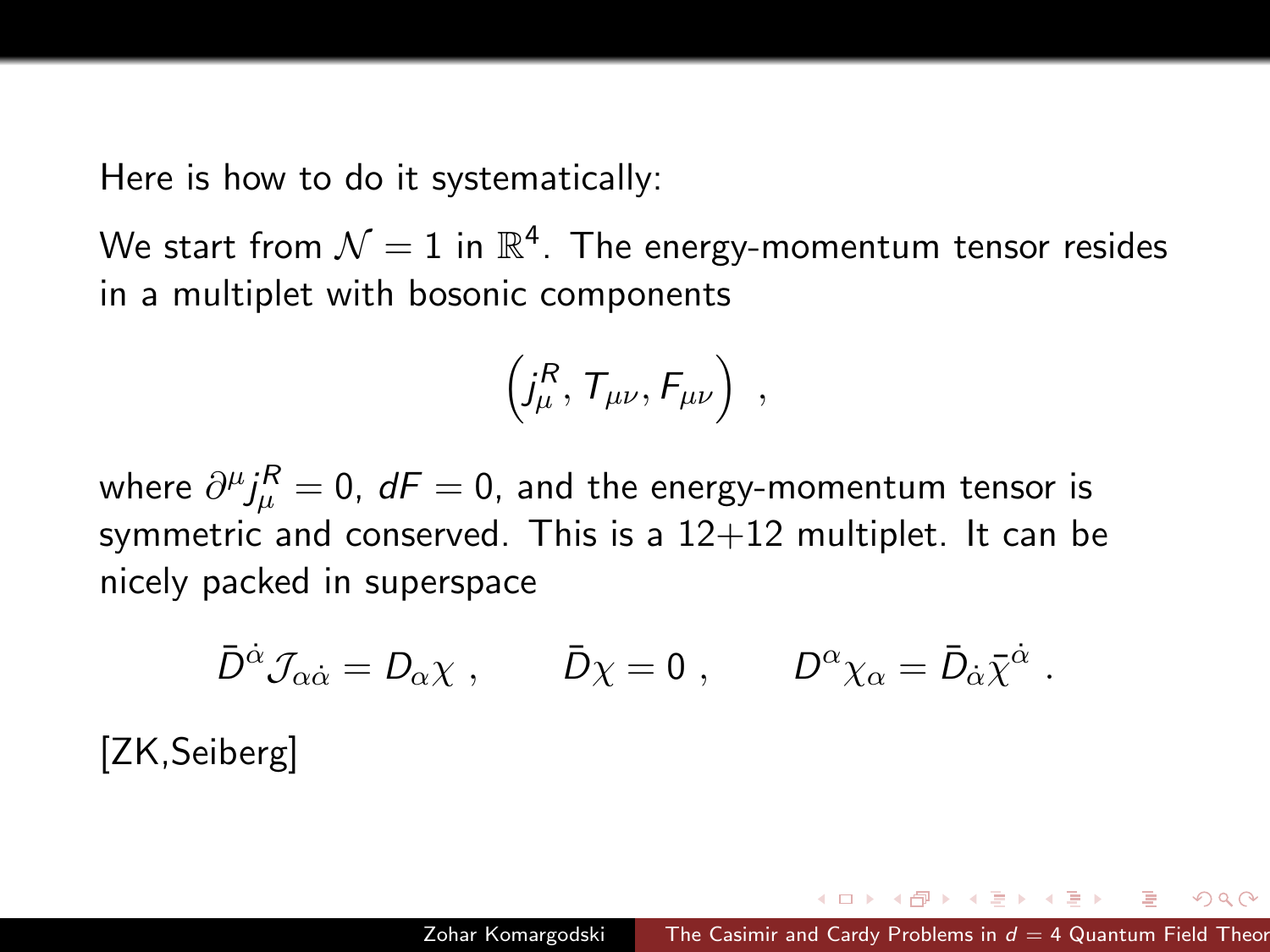We couple the R-multiplet to background fields:

$$
\begin{array}{c|c}\n\mathcal{T}_{\mu\nu} & \mathcal{g}_{\mu\nu} \\
\hline\n\frac{j_{\mu}^{R}}{\mu} & A_{\mu}^{R} \\
\hline\nF_{\mu\nu} & \epsilon_{\mu\nu\rho\sigma}B^{\rho\sigma}\n\end{array}
$$

We emphasize that the fields  $g_{\mu\nu}, A_{\mu}^R, B_{\mu\nu}$  are not path integrated over.

For a general choice of these background fields, the coupling to curved space breaks supersymmetry. The  $({\it g}, {\it A}^{\it R}, {\it B})$  multiplet is known as the "new-minimal" multiplet. [Sohnius, West]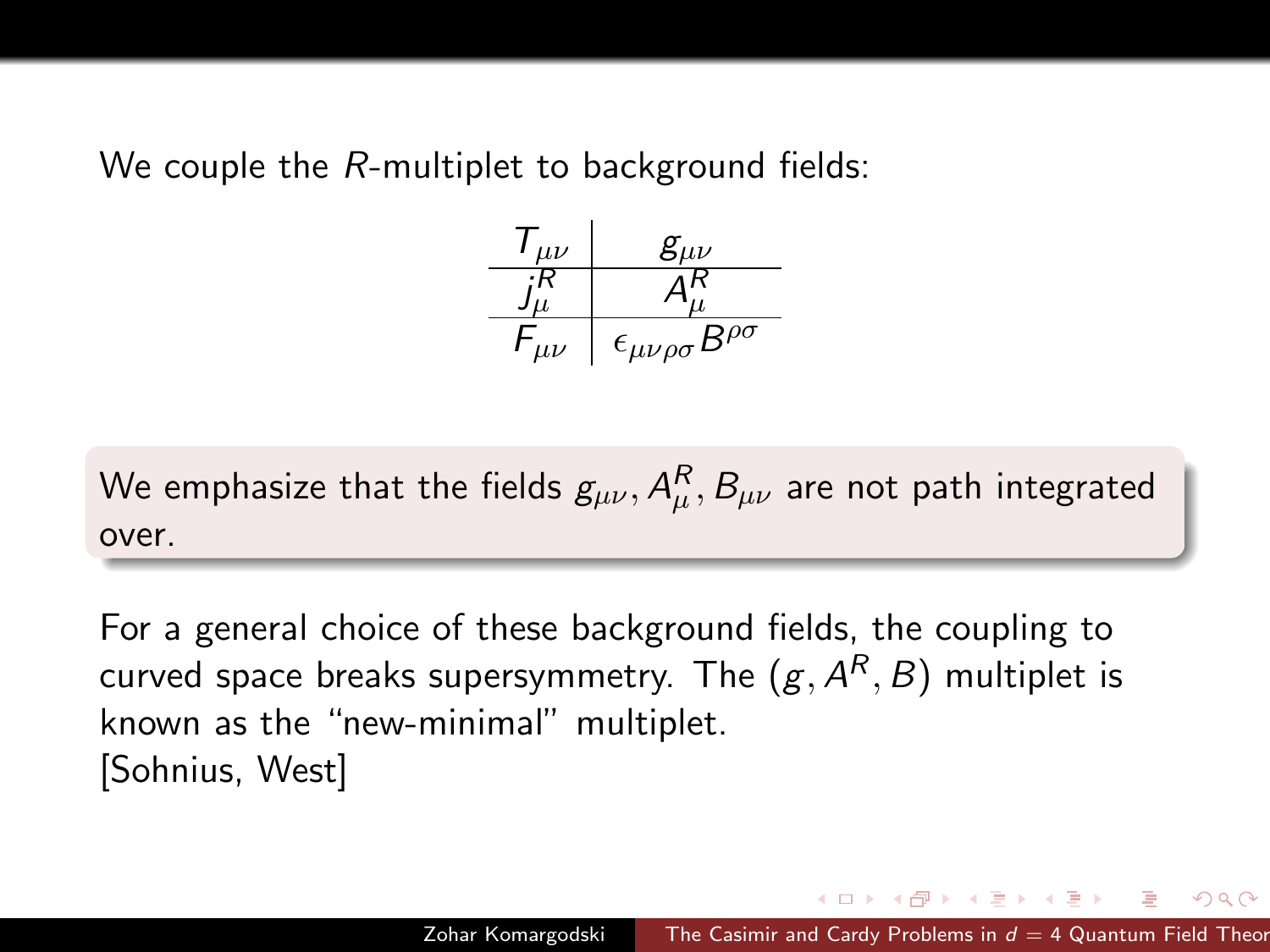So how do we find choices of  $({\bar g}, A^R, B)$  for which there is an unbroken rigid supersymmetry?

A manifold would admit unbroken rigid supersymmetry if there is a spinor that solves [Festuccia,Seiberg]

$$
\delta \psi_{\mu\alpha}=0
$$

This leads to a differential equation for  $\zeta_{\alpha}$  that takes the form

$$
(\nabla_{\mu}-A_{\mu}^{R})\zeta=\sigma_{\mu\nu}\epsilon^{\nu\alpha\beta\gamma}\partial_{\alpha}B_{\beta\gamma}\zeta.
$$

and a similar equation for  $\bar{\zeta}.$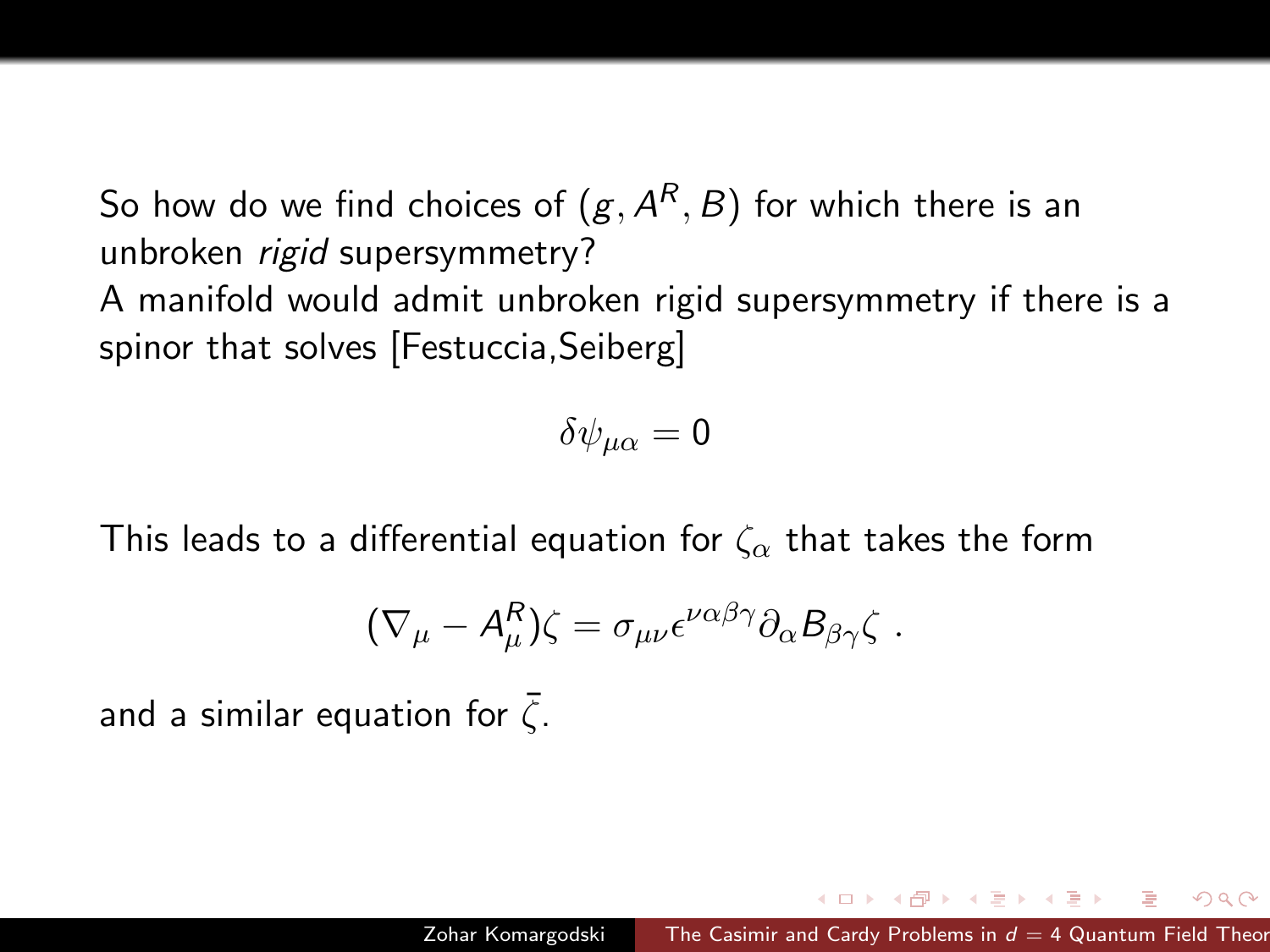Suppose we consider a theory that has a global symmetry group G. The bosonic operators in the supersymmetric current multiplet are

$$
(J^G,j^G_\mu)\ .
$$

We can couple them to background fields,

$$
\begin{array}{c|c}\nJ_\mu^G & A_\mu^G \\
\hline\nJ^G & D^G\n\end{array}
$$

Again, only for certain choices of  $A_\mu^G, D^G$  one may preserve a rigid supercharge.  $A_\mu^G$  can be viewed as a connection for a  $G\text{-bundle}$ over  $\mathcal{M}_4$ .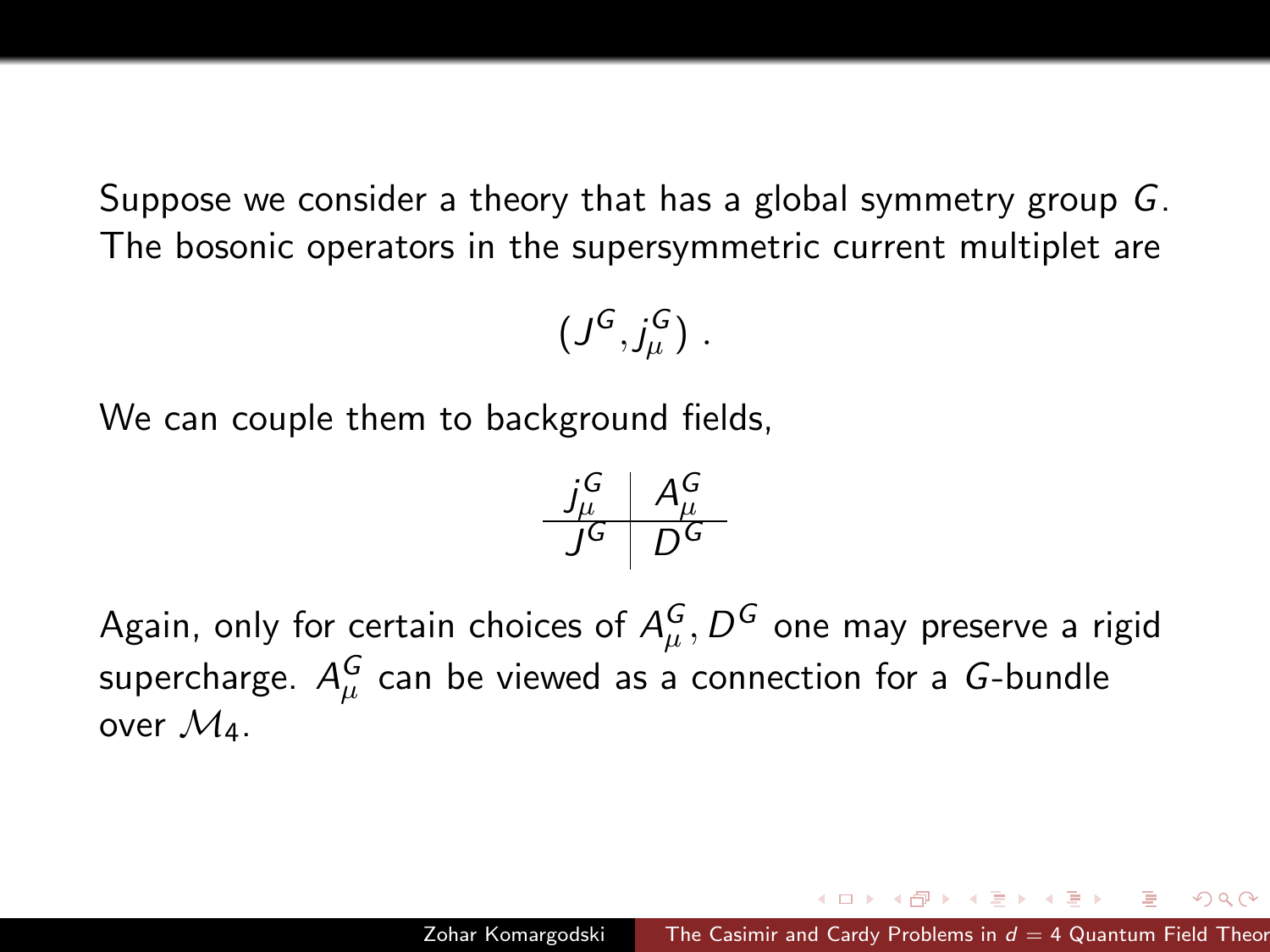It turns out that a necessary and sufficient condition to preserve at least one supercharge is that  $\mathcal{M}_4$  is *Hermitian* and the G-bundle is holomorphic. [Closset, Dumitrescu,Festuccia,ZK, Seiberg]

A particularly interesting case to consider is

$$
\mathbb{S}^3\times \mathbb{S}^1
$$

This is a Hermitian manifold, and there is a two-complex-dimensional moduli space of complex structures. One can also introduce holomorphic gauge bundles.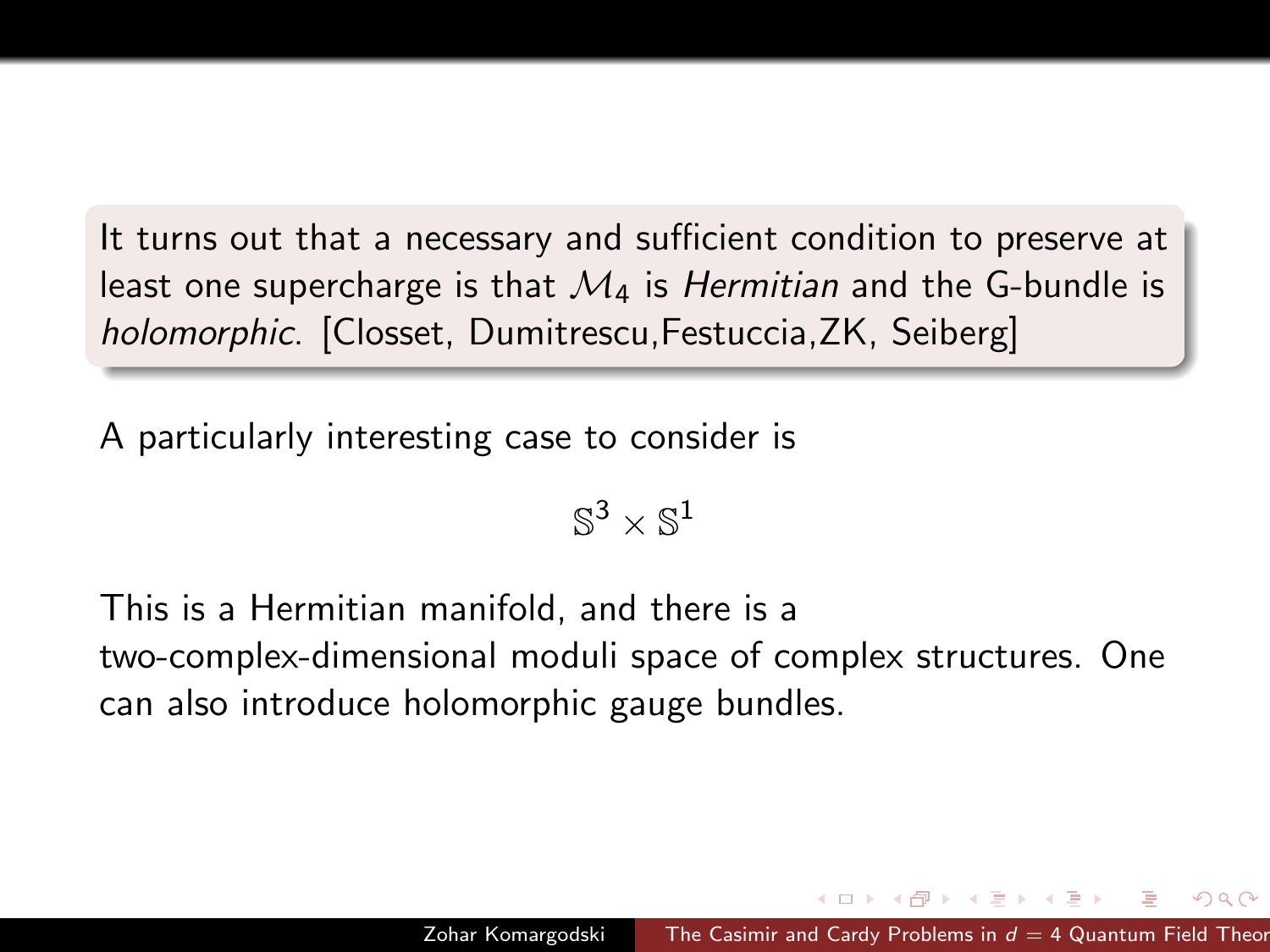Let us specify a four-manifold  $\mathcal{M}_4$  with some complex structure  $J^2=-1$ , a Hermitian metric  $\bar{g}_{i\bar{j}},$  and some holomorphic  $G$ -bundle  $A_\mu^G.$  So we have

$$
Z_{\mathcal{M}_4}[\mathcal{J}_i^j, \overline{\mathcal{J}}_{\overline{i}}^{\overline{j}}, g_{i\overline{j}}, A^G_\mu...]
$$

The  $\cdots$  stand for additional parameters, e.g. coupling constants.

医阿里氏阿里氏征

 $\Omega$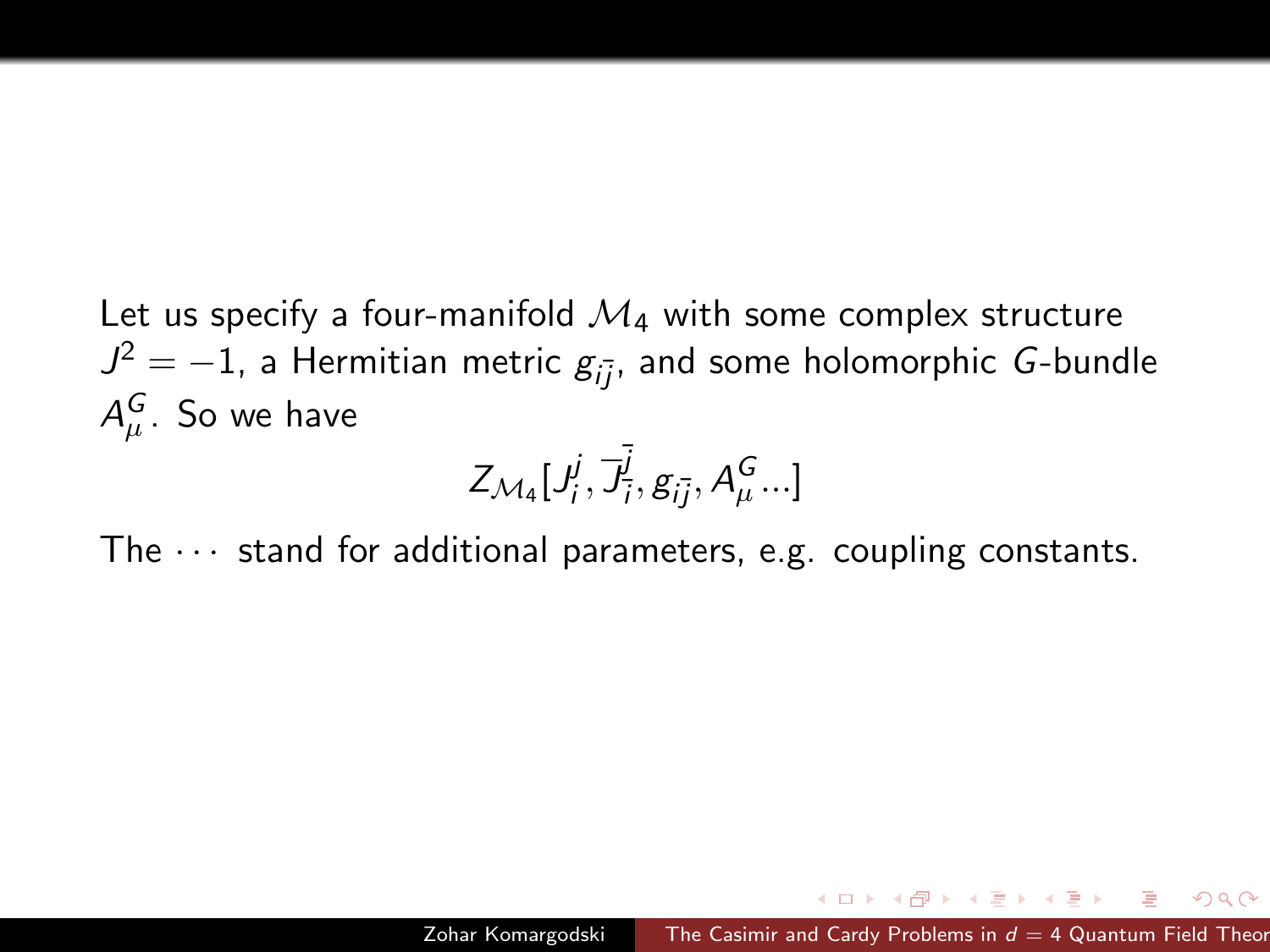Several general properties of the partition function  $Z_{\mathcal{M}_4} [J_i^j]$  $\vec{y}, \vec{J}_{\bar{i}}$  $\frac{d}{dt^j}, g_{i\overline{j}}, A^{\pmb{G}}_{\mu}, ...]$ : [Closset, Dumitrescu, Festuccia, ZK]

- Given the complex structure  $J^2 = -1$ , the partition function is *independent* of the Hermitian metric  $g_{i\bar{j}}$ .
- The dependence on the complex structure moduli is holomorphic.
- The partition function depends *holomorphically* on the moduli of the holomorphic G-bundle.
- The partition function is independent of small variations of the coupling constants!

 $\mathcal{A}(\overline{\mathcal{P}}) \rightarrow \mathcal{A}(\mathbb{B}) \rightarrow \mathcal{A}(\mathbb{B}) \rightarrow \mathbb{B}$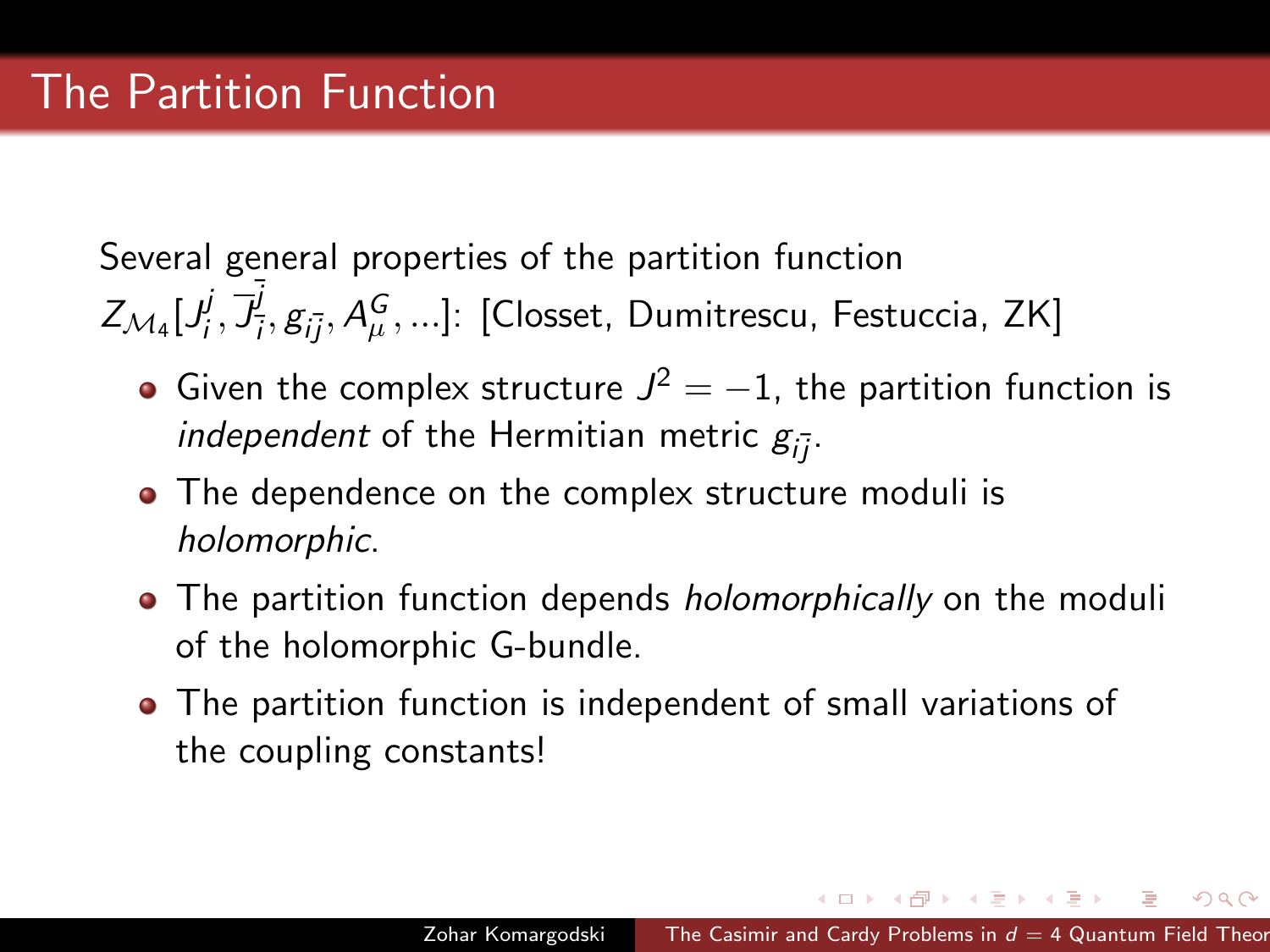Let us therefore consider  $\mathbb{S}^3 \times \mathbb{S}^1$  in more detail. We can choose the round metric, which is Hermitian with respect to the complex structure

$$
ds^2 = d\theta^2 + (d\mathbb{S}^3)^2.
$$

To preserve supersymmetry we need to turn on some flux of  $B_{\mu\nu}$ through the  $\mathbb{S}^3$  as well as to turn on  $\mathcal{A}^R = \frac{1}{r}$  $\frac{1}{r}d\theta$ .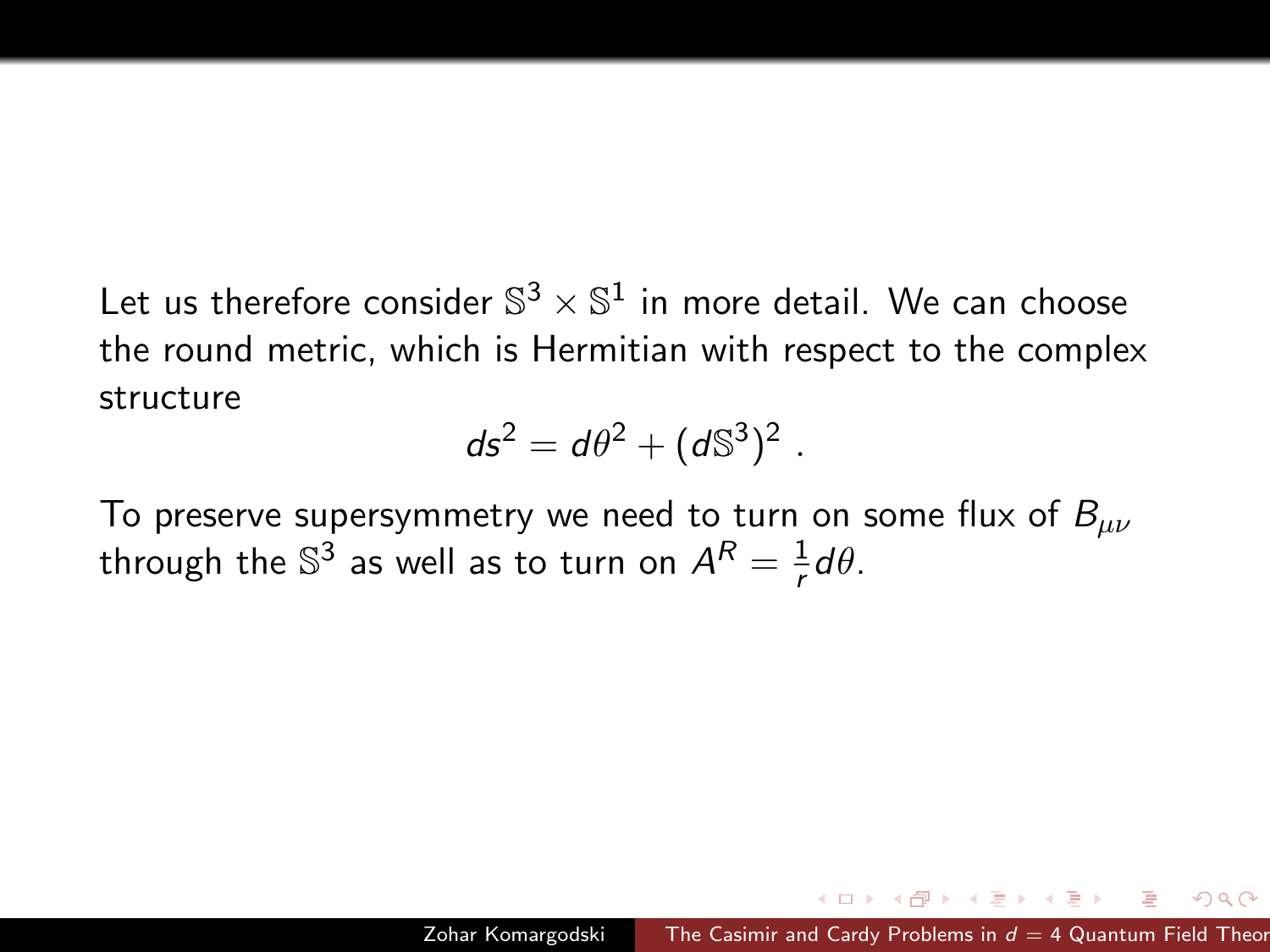There are four supercharges, which transform under  $SU(2)_I \times SU(2)_R$  in

 $(1/2, 0) \oplus (1/2, 0)$ 

The superalgebra is

$$
\{Q_{\alpha}, Q_{\dot{\alpha}}^{\dagger}\} = \sigma_{\alpha\dot{\alpha}}^{0}(H - \frac{1}{r}R) + \frac{1}{r}\sigma_{\alpha\dot{\alpha}}^{i}J_{L}^{i}
$$

In the limit of  $r \to \infty$  we recover the flat space algebra. Let us specialize to one particular supercharge  $Q_2$ ,

$$
\{Q_2, Q_2^{\dagger}\} = H - \frac{1}{r}R + \frac{1}{r}J_L^3
$$

つくへ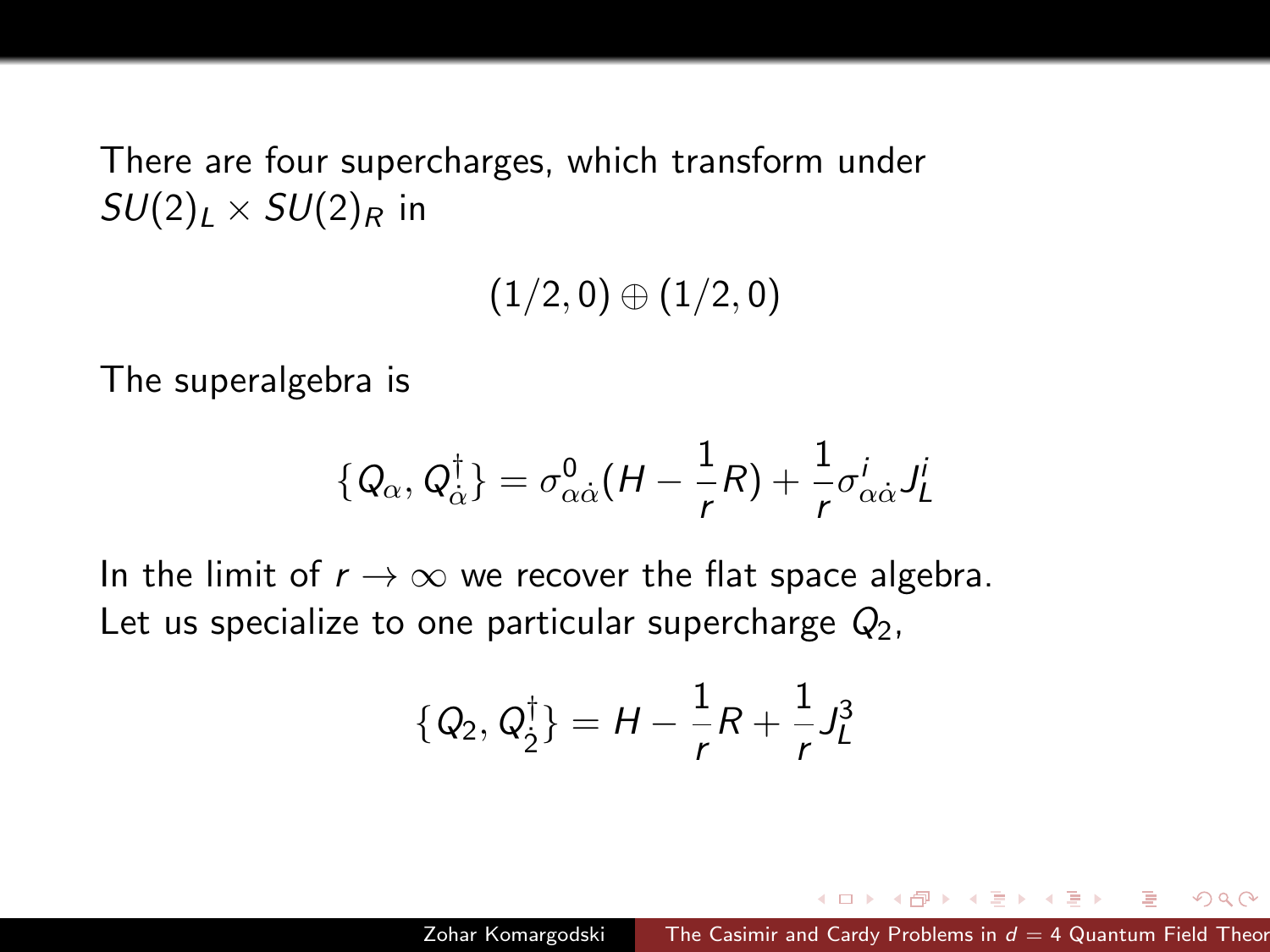We can interpret the partition function as a trace over the Hlibert space,  $\mathcal{H}$ , on  $\mathbb{S}^3$ ,

$$
Z(\beta) = Tr_{\mathcal{H}}((-1)^F e^{-\beta H})
$$

 $\beta$  can be identified with one of the complex structure moduli of  $\mathbb{S}^3 \times \mathbb{S}^1$ . It is just the radius of  $\mathbb{S}^1$  if we normalize the  $\mathbb{S}^3$  to have unit radius.

From the superalgebra we see that we only receive contributions from states on  $\mathbb{S}^3$  that satisfy

$$
H - \frac{1}{r}R + \frac{1}{r}J_L^3 = 0.
$$

These are in short representations.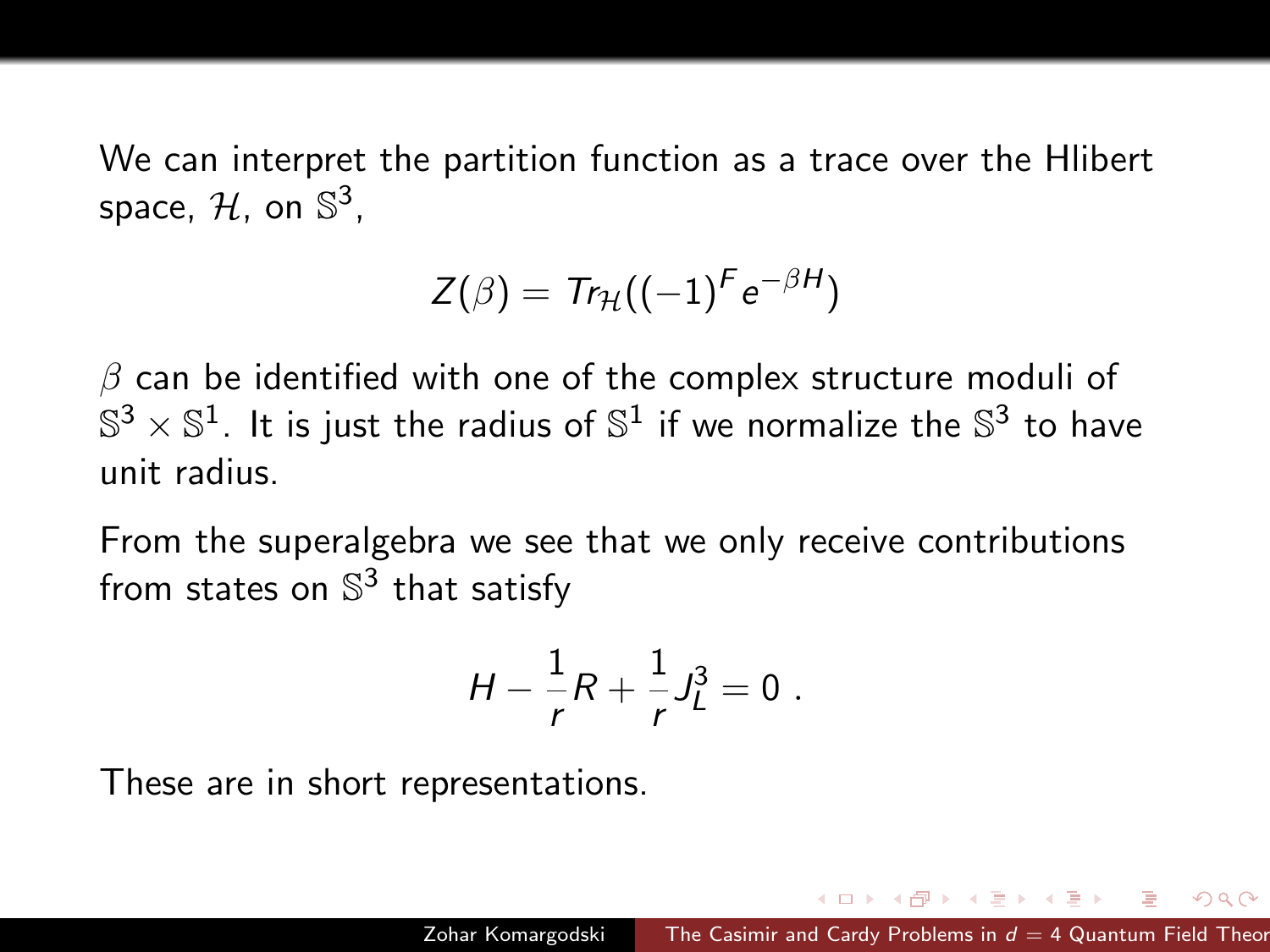We start from the Supersymmetric Cardy problem. Suppose we take  $\beta$  to be very small. Then, we get a local action in  $d = 3$  (at least as far as negative powers of  $\beta$  are concerned). We therefore need to supersymmetrize the 3*d* action on  $\mathbb{S}^3$ 

$$
S_{d=3} = \int d^3x \sqrt{g} (a' T^3 + b' T R + ...) ,
$$

(where R is the Ricci scalar) such that it enjoys  $\mathcal{N} = 2$ supersymmetry.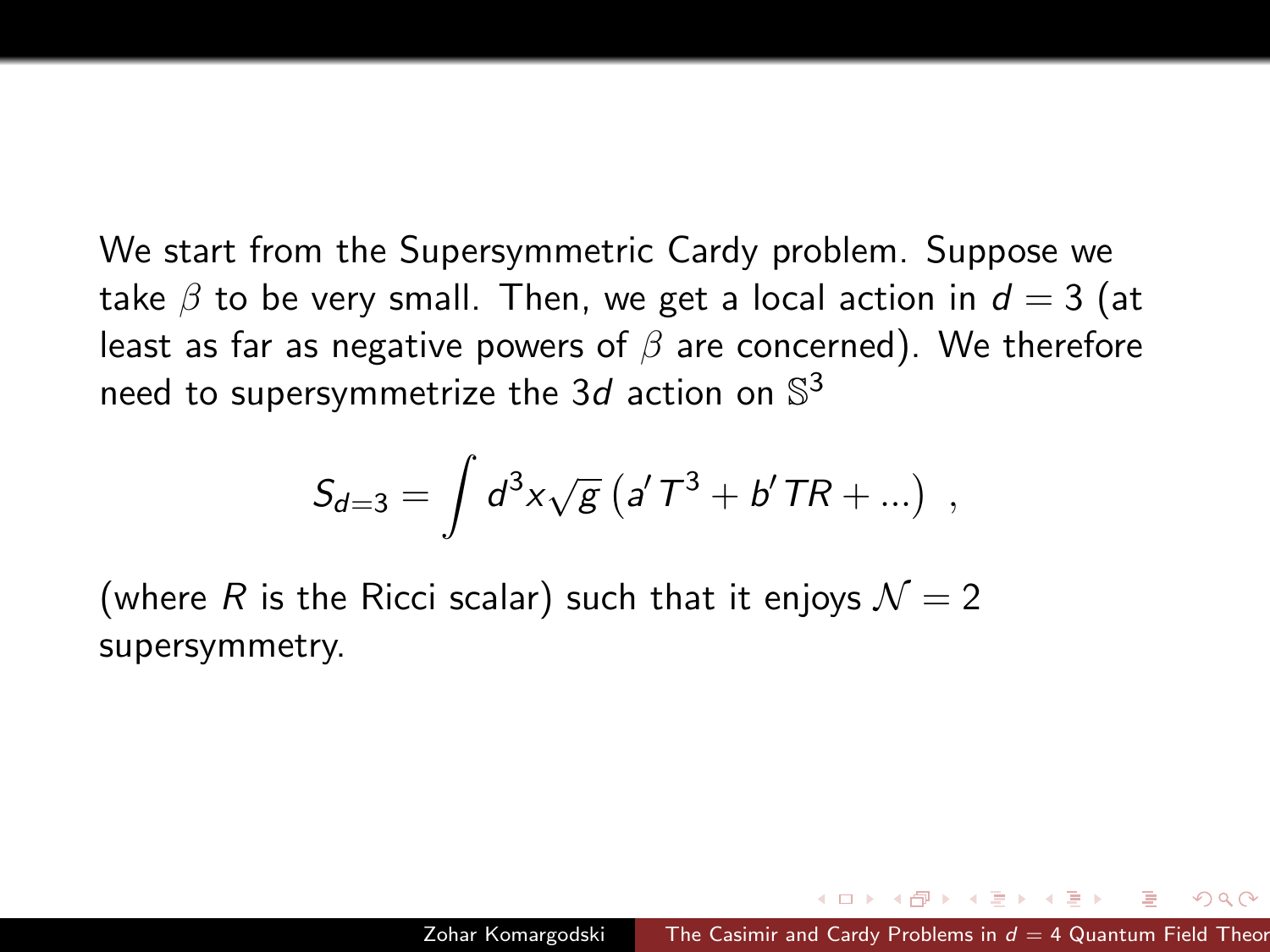$$
S_{d=3} = \int d^3x \sqrt{g} (a' T^3 + b' T R + ...) ,
$$

- $a' = 0$  because the cosmological constant is not compatible with new-minimal supergravity.
- The supersymmetric Einstein-Hilbert term is in the same multiplet as a Chern-Simons term  $A \wedge dG$  (G being the KK graviphoton). The coefficient of a Chern-Simons term cannot depend on coupling constants. We can compute it in free field theory. This gives  $b'\sim (a-c)$ . Therefore, the coefficient of  $R$  is protected and we can make a prediction about the asymptotics of the number of states on  $\mathbb{S}^3$  [Di Pietro, ZK]:

$$
\lim_{\beta \to 0} \mathsf{Tr}_{\mathcal{H}}((-1)^F e^{-\beta H}) = e^{\frac{(4\pi)^2}{3\beta}(c-a)}
$$

ねゃ マミャマミャ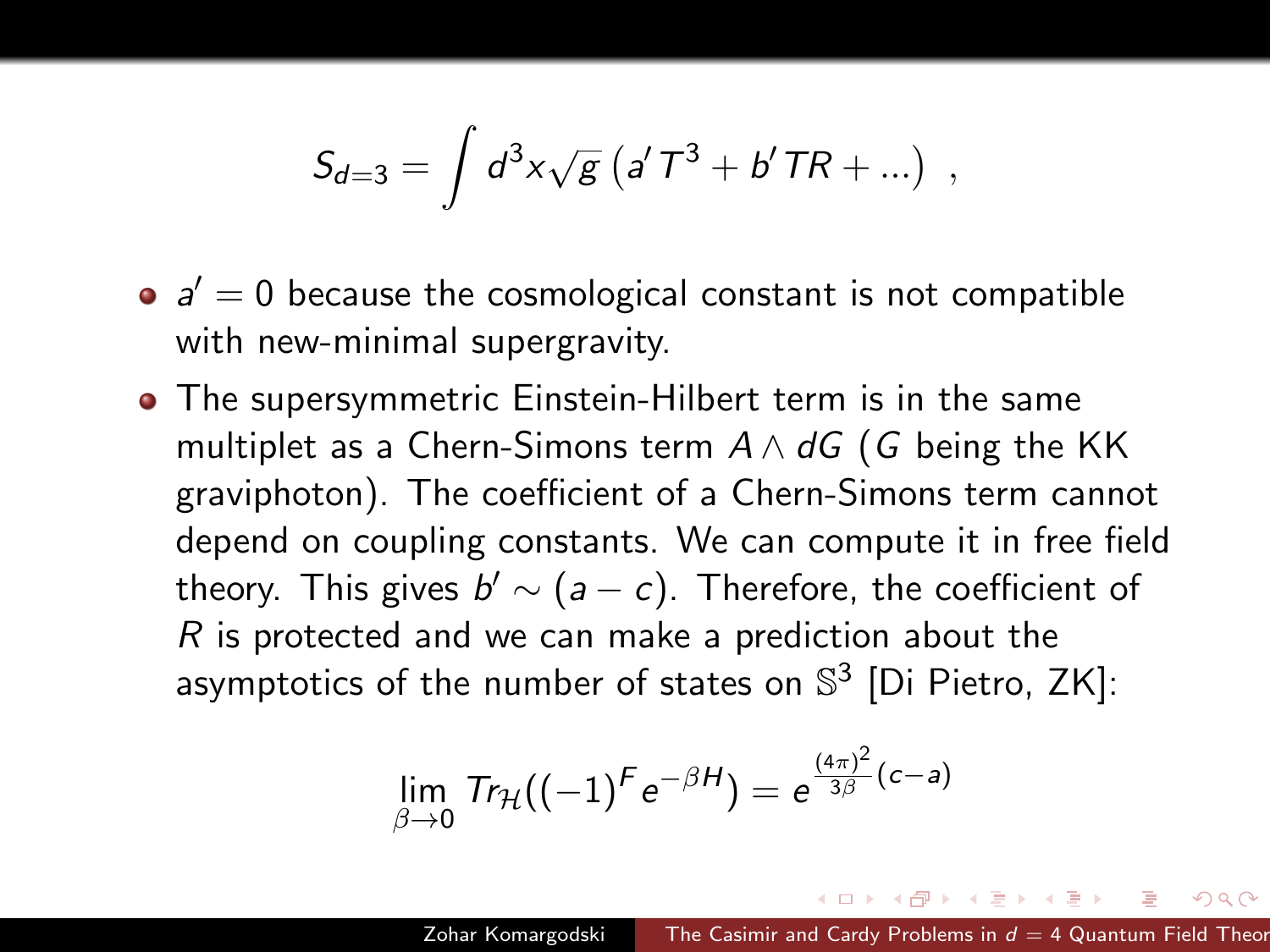Let us now consider the opposite, Casimir, limit, i.e.  $\beta \to \infty$ .

We explained that it is unphysical in the general case. Let us prove that it is universal once we add supersymmetry.

In the limit  $\beta \to \infty$  it is natural to reduce on the three-sphere in  $\mathbb{S}^3 \times \mathbb{R}$ . Then, we need to compute the ground state energy in Quantum Mechanics.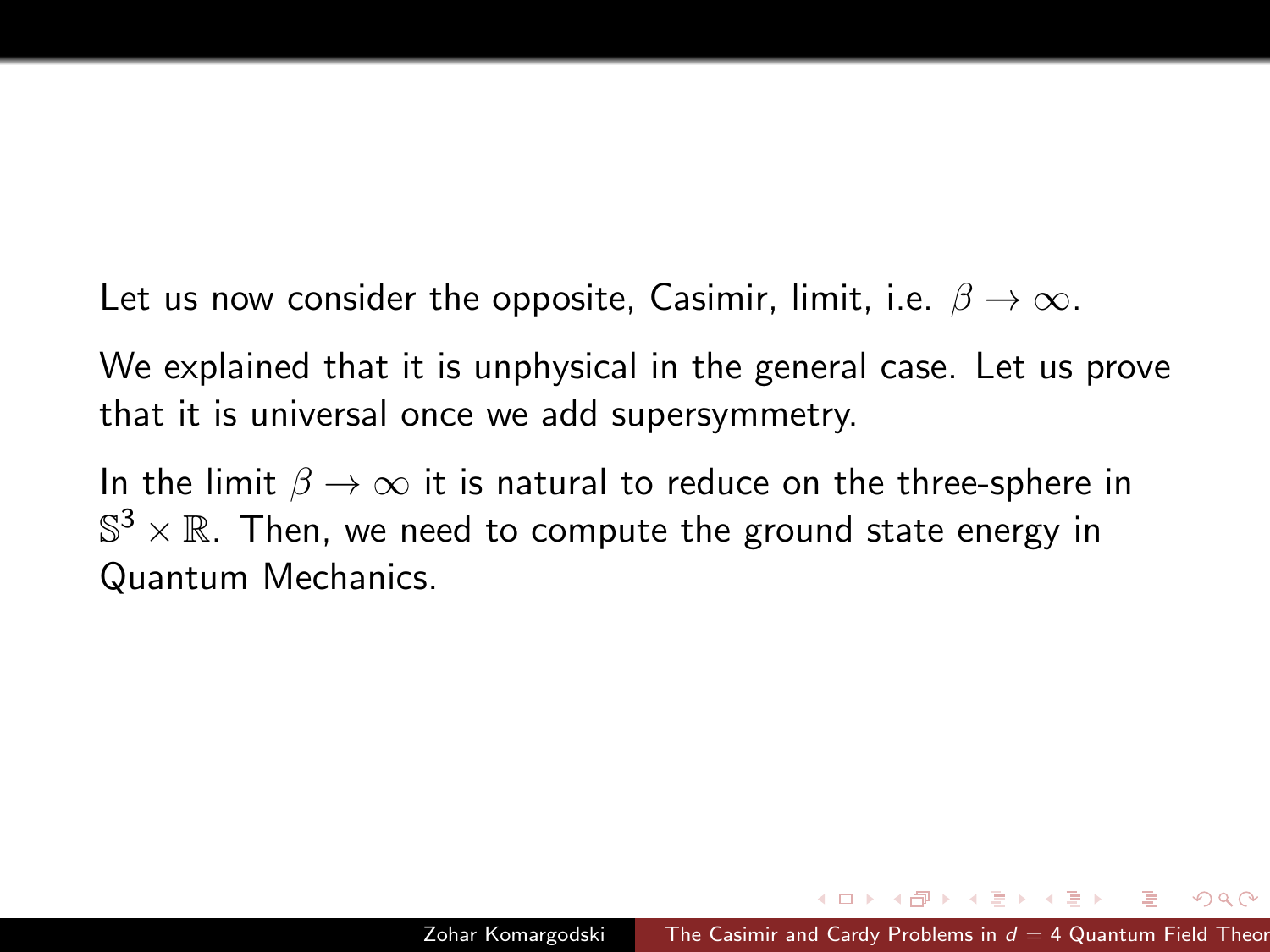The Quantum Mechanics that we get has four supercharges and R-symmetry group  $SU(2) \times U(1)$ . The algebra contains for example

$$
\{Q_2, Q_2^{\dagger}\} = H - \frac{1}{r}R + \frac{1}{r}J_L^3
$$

Clearly the vacuum has  $J^3_L|VAC\rangle = 0$ , for otherwise, it would not be unique.

If we just had QM with finitely many degrees of freedom we could not fix  $E_0$  because we can add a normal ordering constant to  $H \rightarrow H + c/r$  and  $R \rightarrow R + c$ 

Alberta Barbara (1986-1986)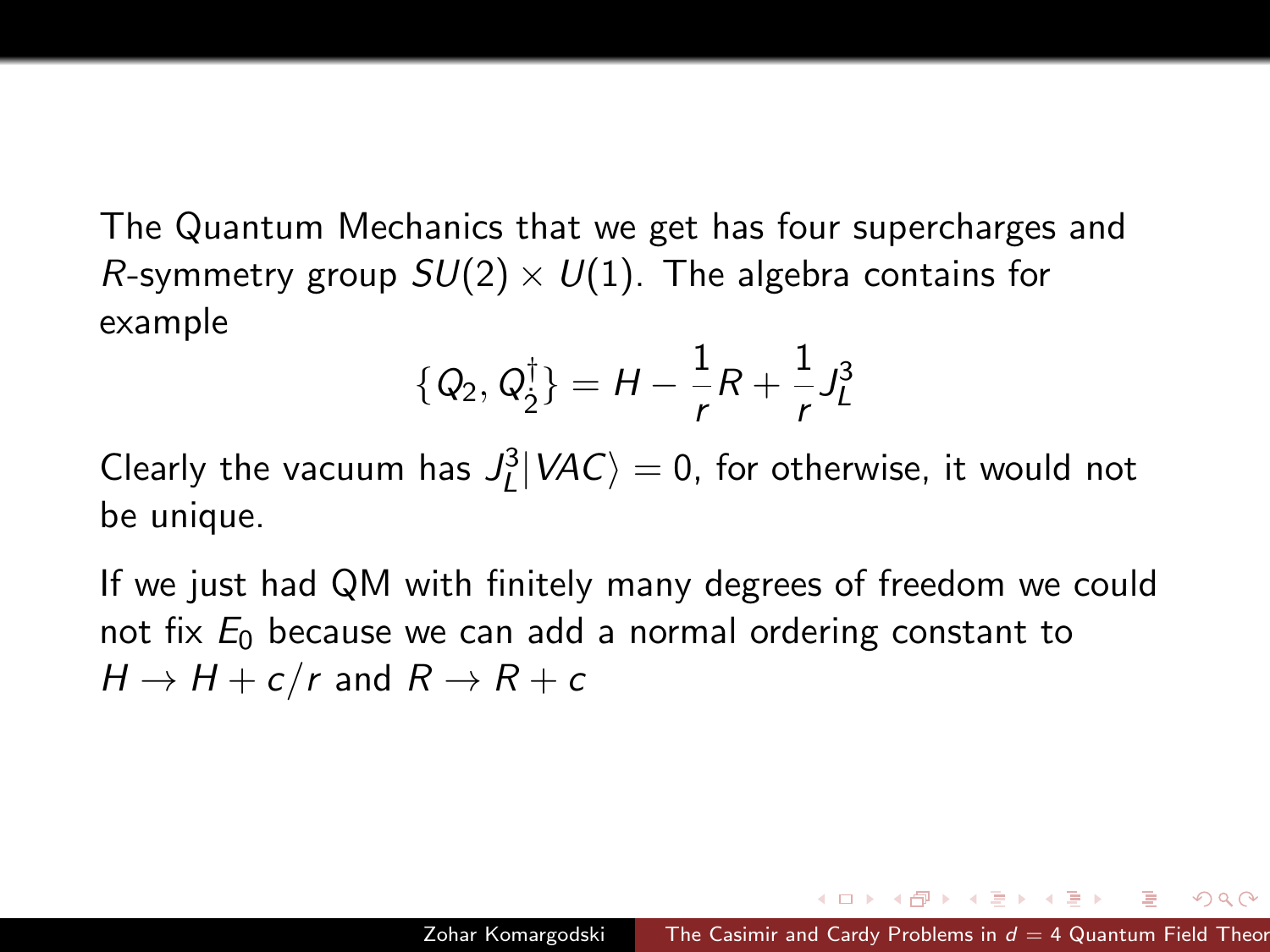Shifting the R-charge by a constant  $R \to R+c$  corresponds to adding a Chern-Simons term in Quantum Mechanics

$$
\delta S = c \int dt A_0^R
$$

However, the allowed counter-terms must descend from counter-terms in four dimensions. The only possible four-dimensional term from which it could descend is

$$
\int d^4x \sqrt{g}~A^R_\mu \epsilon^{\mu\nu\rho\sigma}\partial_\nu B_{\rho\sigma}
$$

which gives a dependence on  $r$  which is different than what we need.

何 ▶ ヨ ヨ ▶ ヨ ヨ ▶ │ │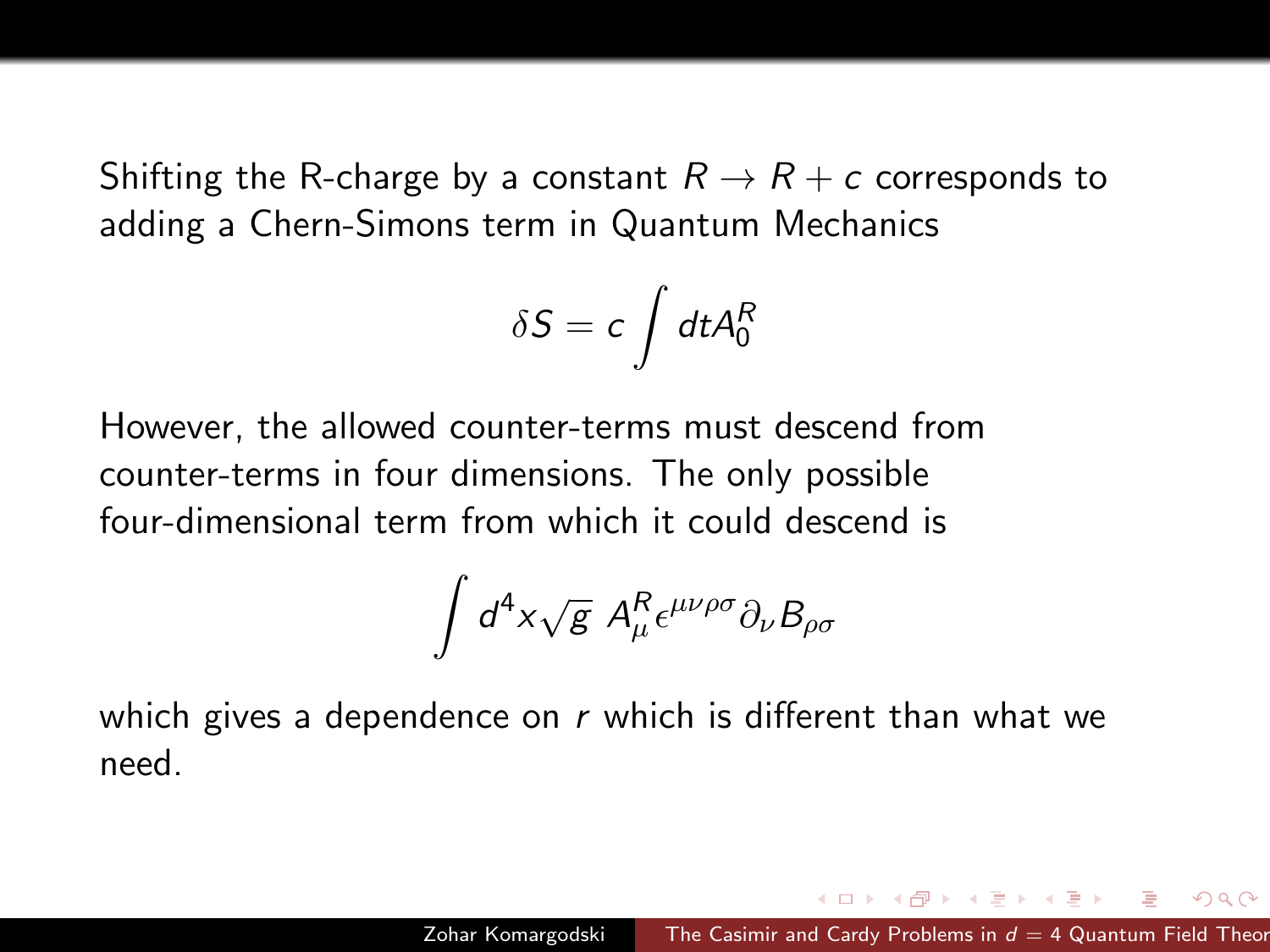This therefore proves that the Casimir energy on  $\mathbb{S}^3$  is physical in supersymmetric theories.

The relation to the Chern-Simons term in Quantum Mechanics shows that the Casimir energy is independent of coupling constants.

We can thus compute it in free field theory. The computation is very subtle. A very preliminary conclusion is

$$
E_0=\frac{4}{27}(a+3c)
$$

but stay tuned.

**A BAY A BA** 

 $\Omega$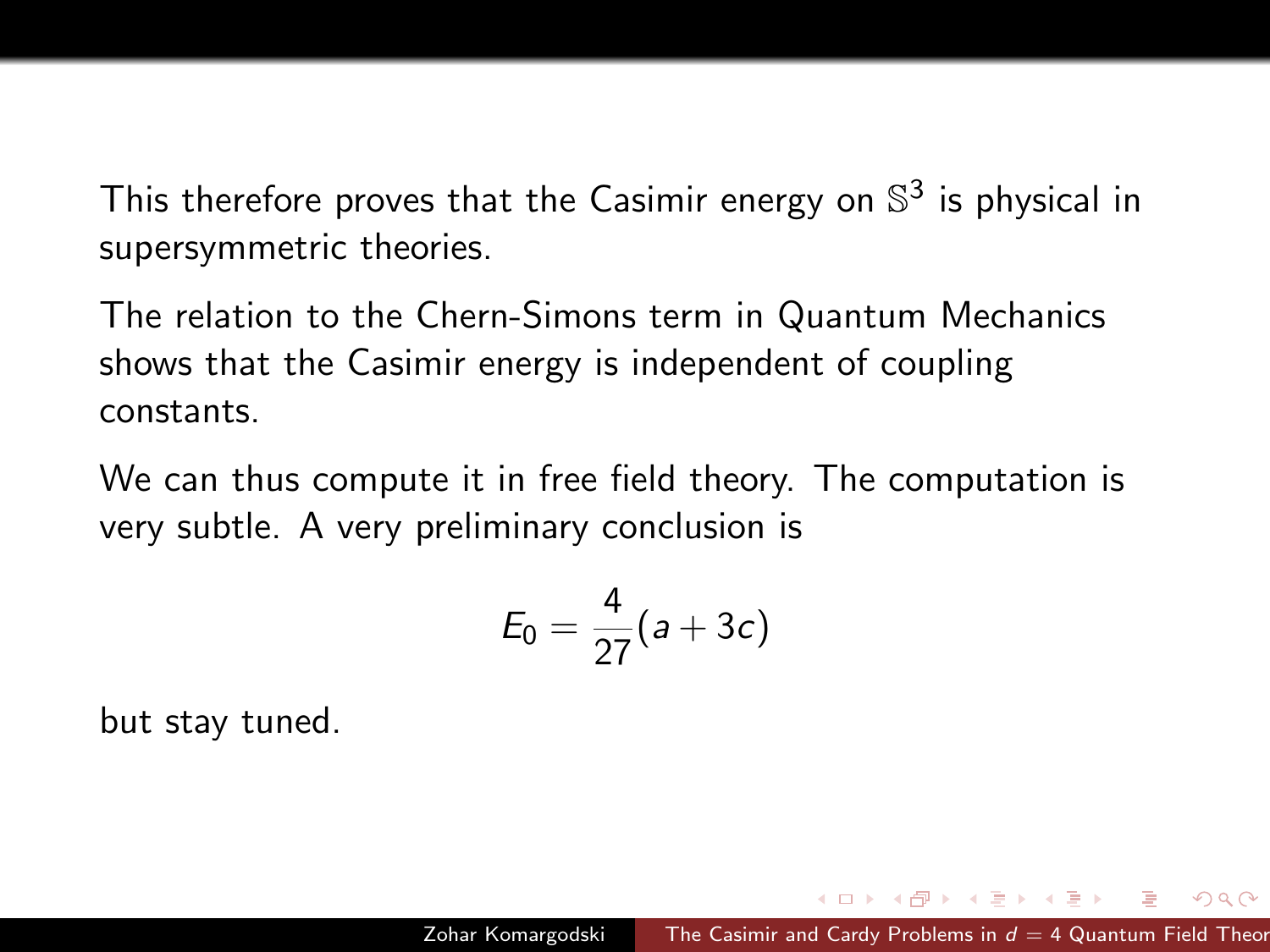In AdS/CFT,  $E_0$  is interpreted as the (ADM) mass of  $AdS_5$ . If one is not careful about regularization, the ADM mass of  $AdS<sub>5</sub>$  is not meaningful (despite various "computations" of it in the literature).

But our discussion above shows that with a supersymmetric regularization it should be meaningful. It would be interesting to compute it and compare with field theory predictions. In fact, a lot of our discussion should be possible to recast in the language of holographic renormalization.

Another obvious extension would be to compute the Casimir energy on  $M_3 \times \mathbb{R}$  with arbitrary  $M_3$  that is Seifert. This looks doable.

メタト メミト メミト